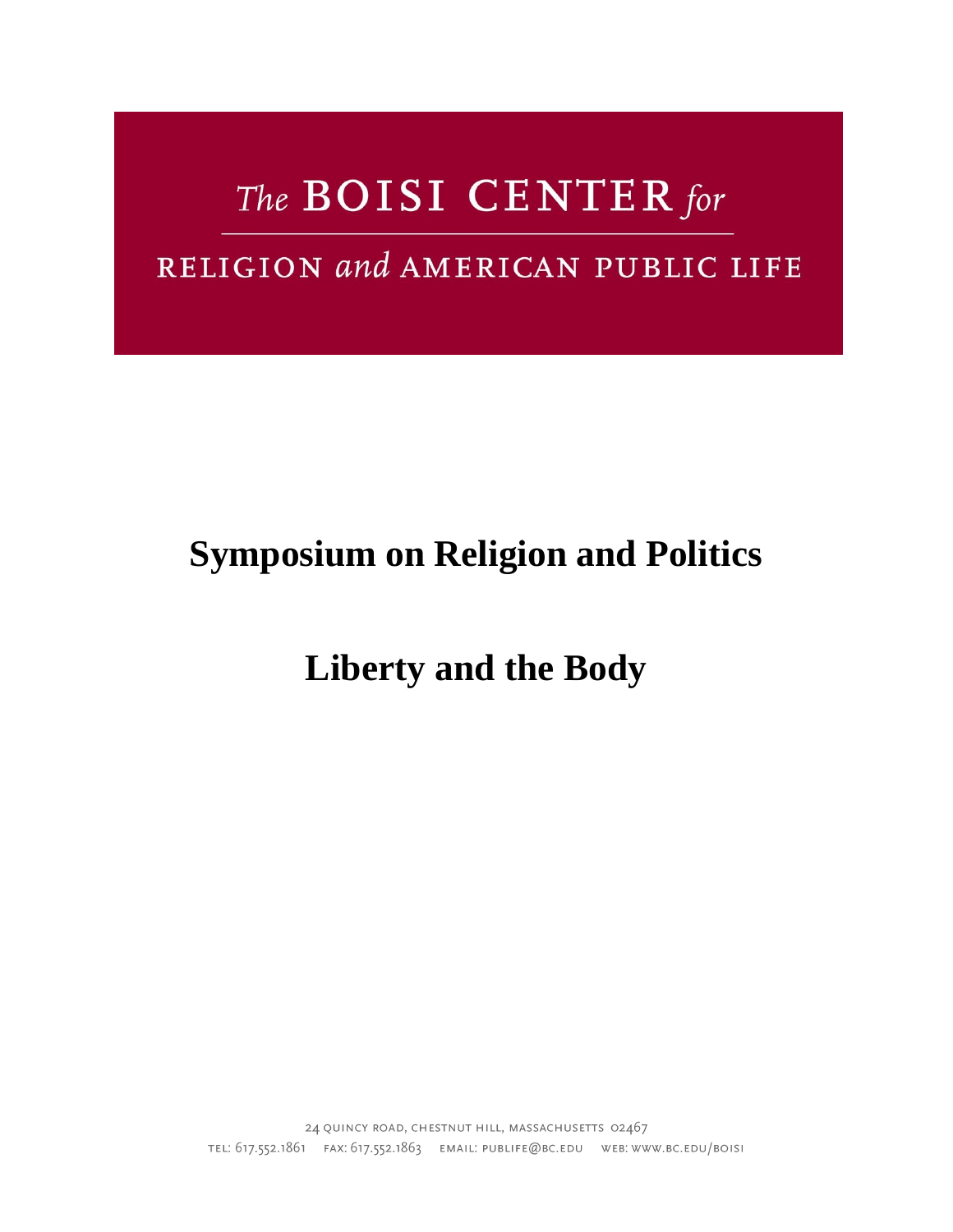

### BOSTON COLLEGE

BOISI CENTER FOR RELIGION AND AMERICAN PUBLIC LIFE

## Symposium on Religion and Politics

## Liberty and the Body

### Table of Contents:

| Planned Parenthood v. Casey, majority opinion (1992)             |  |
|------------------------------------------------------------------|--|
| <i>Planned Parenthood v. Casey, dissent (1992)</i>               |  |
| <b><i>Washington v. Glucksberg</i></b> , majority opinion (1997) |  |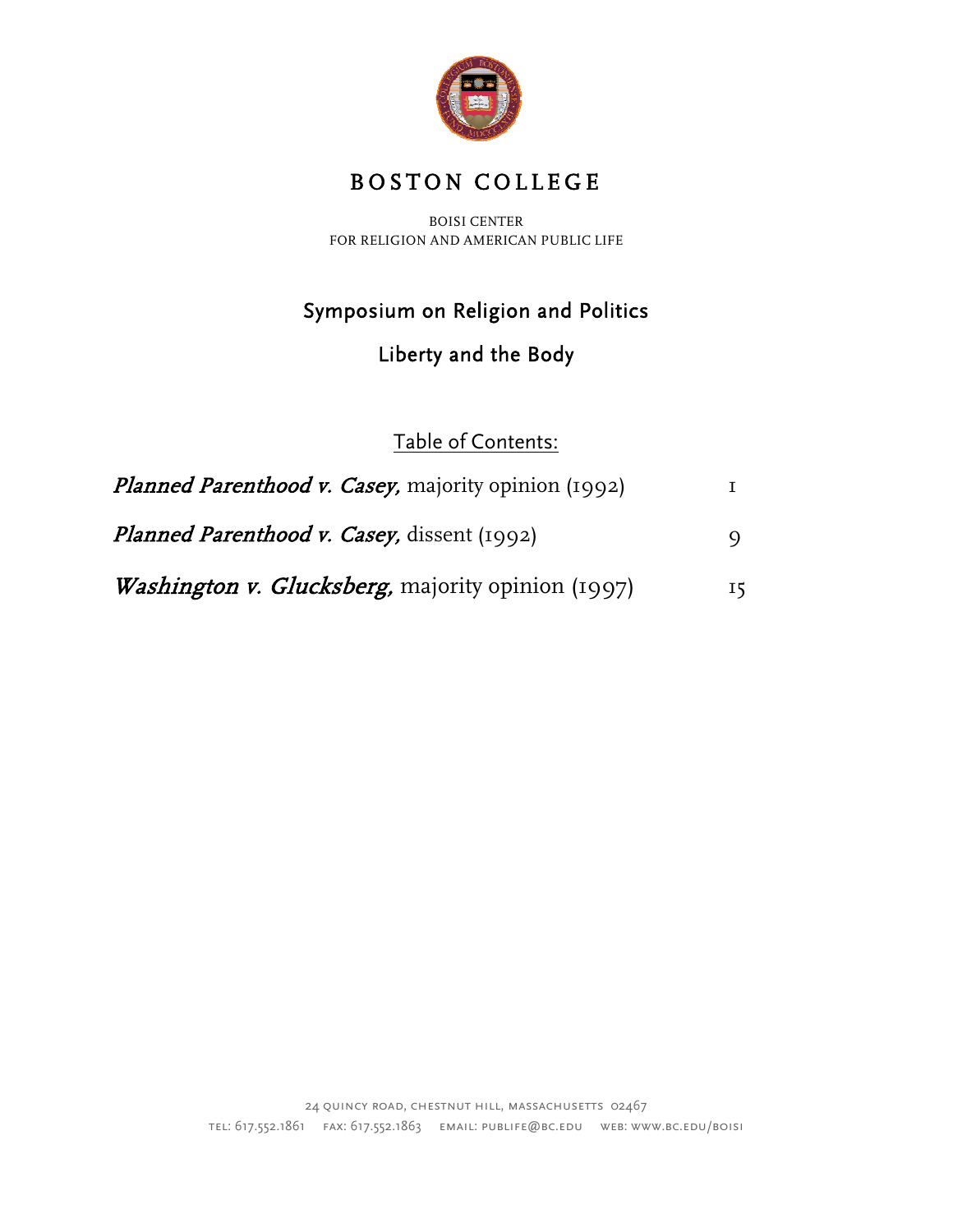#### **PLANNED PARENTHOOD OF SOUTHEASTERN PA. v. CASEY, 505 U.S. 833 (1992)**

#### **505 U.S. 833**

#### **PLANNED PARENTHOOD OF SOUTHEASTERN PENNSYLVANIA, ET AL. v. CASEY, GOVERNOR OF PENNSYLVANIA, ET AL., CERTIORARI TO THE UNITED STATES COURT OF APPEALS FOR THE THIRD CIRCUIT Nos. 91-744 Argued April 22, 1992 Decided June 29, 1992 [\\*](http://caselaw.lp.findlaw.com/scripts/getcase.pl?court=US&vol=505&invol=833#f*)**

#### **II**

. . . .

Constitutional protection of the woman's decision to terminate her pregnancy derives from the Due Process Clause of the Fourteenth Amendment. It declares that no State shall "deprive any person of life, liberty, or property, without due process of law." The controlling word in the cases before us is "liberty." Although a literal reading of the Clause might suggest that it governs only the procedures by which a State may deprive persons of liberty, for at least 105 years, since Mugler v. Kansas, [123 U.S. 623, 660 -](http://caselaw.lp.findlaw.com/cgi-bin/getcase.pl?court=us&vol=123&invol=623#660)661 (1887), the Clause has been understood to contain a substantive component as well, one "barring certain government actions regardless of the fairness of the procedures used to implement them." Daniels v. Williams, [474 U.S. 327, 331](http://caselaw.lp.findlaw.com/cgi-bin/getcase.pl?navby=case&court=us&vol=474&invol=327#331)  (1986). As Justice Brandeis (joined by Justice Holmes) observed, [d]espite arguments to the contrary which had seemed to me persuasive, it is settled that the due process clause of the Fourteenth [505 U.S. 833, 847] Amendment applies to matters of substantive law as well as to matters of procedure. Thus all fundamental rights comprised within the term liberty are protected by the Federal Constitution from invasion by the States. Whitney v. California, [274 U.S. 357,](http://caselaw.lp.findlaw.com/cgi-bin/getcase.pl?court=us&vol=274&invol=357#373)  [373](http://caselaw.lp.findlaw.com/cgi-bin/getcase.pl?court=us&vol=274&invol=357#373) (1927) (concurring opinion). [T]he guaranties of due process, though having their roots in Magna Carta's "per legem terrae" and considered as procedural safeguards "against executive usurpation and tyranny," have in this country "become bulwarks also against arbitrary legislation." Poe v. Ullman, [367 U.S. 497, 541](http://caselaw.lp.findlaw.com/cgi-bin/getcase.pl?navby=case&court=us&vol=367&invol=497#541) (1961) (Harlan, J., dissenting from dismissal on jurisdictional grounds) (quoting Hurtado v. California, [110 U.S. 516, 532 \(](http://caselaw.lp.findlaw.com/cgi-bin/getcase.pl?court=us&vol=110&invol=516#532)1884)).

The most familiar of the substantive liberties protected by the Fourteenth Amendment are those recognized by the Bill of Rights. We have held that the Due Process Clause of the Fourteenth Amendment incorporates most of the Bill of Rights against the States. See, e.g., Duncan v. Louisiana, [391 U.S. 145, 147 -](http://caselaw.lp.findlaw.com/cgi-bin/getcase.pl?navby=case&court=us&vol=391&invol=145#147)148 (1968). It is tempting, as a means of curbing the discretion of federal judges, to suppose that liberty encompasses no more than those rights already guaranteed to the individual against federal interference by the express provisions of the first eight amendments to the Constitution. See Adamson v. California, [332 U.S. 46, 68 -](http://caselaw.lp.findlaw.com/cgi-bin/getcase.pl?navby=case&court=us&vol=332&invol=46#68)92 (1947) (Black, J., dissenting). But of course this Court has never accepted that view.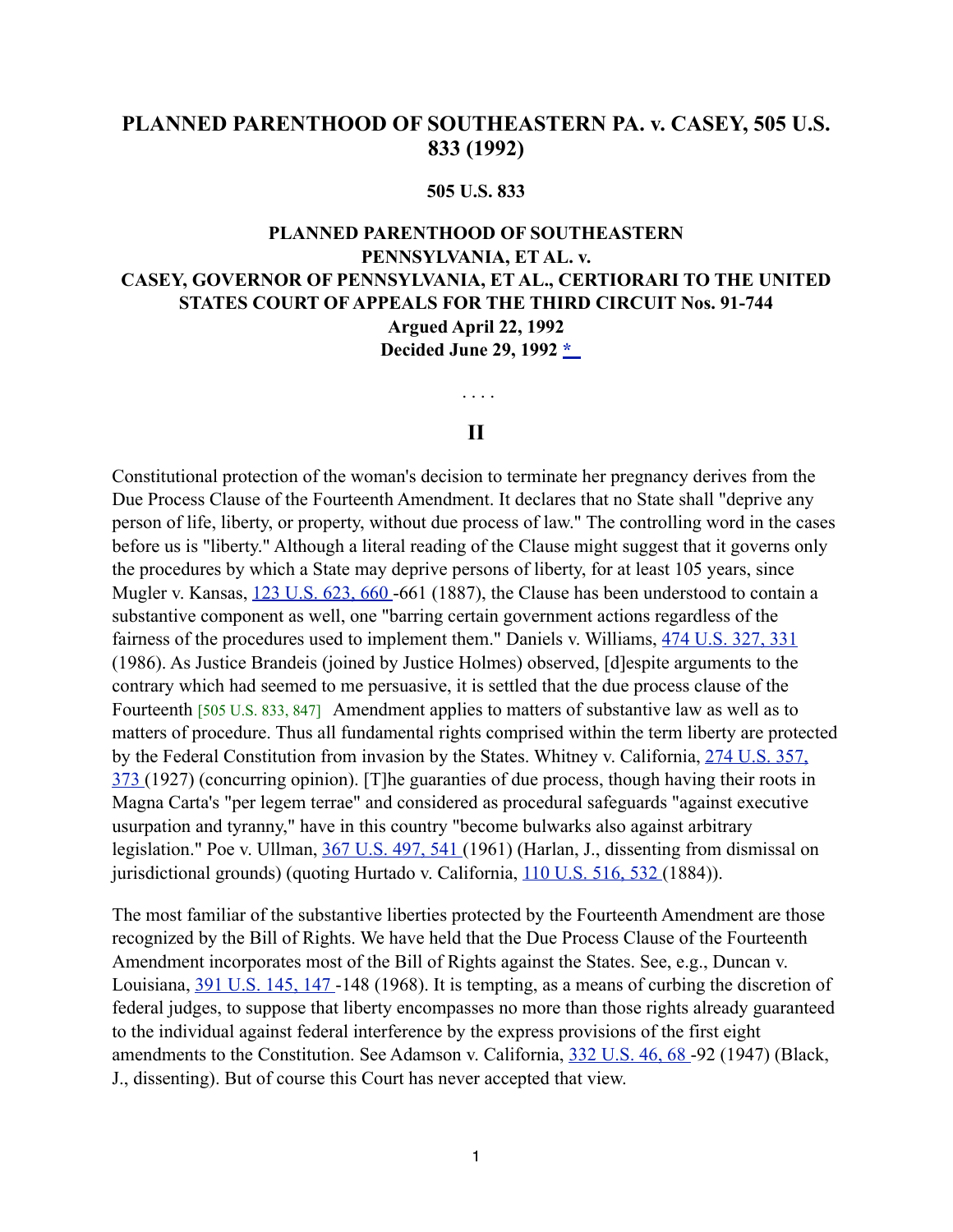It is also tempting, for the same reason, to suppose that the Due Process Clause protects only those practices, defined at the most specific level, that were protected against government interference by other rules of law when the Fourteenth Amendment was ratified. See Michael H. v. Gerald D., [491 U.S. 110, 127](http://caselaw.lp.findlaw.com/cgi-bin/getcase.pl?navby=case&court=us&vol=491&invol=110#127) -128, n. 6 (1989) (opinion of SCALIA, J.). But such a view would be inconsistent with our law. It is a promise of the Constitution that there is a realm of personal liberty which the government may not enter. We have vindicated this principle before. Marriage is mentioned nowhere in the Bill of Rights, and interracial marriage was illegal [505 U.S. 833, 848] in most States in the 19th century, but the Court was no doubt correct in finding it to be an aspect of liberty protected against state interference by the substantive component of the Due Process Clause in Loving v. Virginia, [388 U.S. 1, 12 \(](http://caselaw.lp.findlaw.com/cgi-bin/getcase.pl?navby=case&court=us&vol=388&invol=1#12)1967) (relying, in an opinion for eight Justices, on the Due Process Clause). Similar examples may be found in Turner v. Safley, [482](http://caselaw.lp.findlaw.com/cgi-bin/getcase.pl?navby=case&court=us&vol=482&invol=78#94)  [U.S. 78, 94](http://caselaw.lp.findlaw.com/cgi-bin/getcase.pl?navby=case&court=us&vol=482&invol=78#94) -99 (1987); in Carey v. Population Services International, [431 U.S. 678, 684](http://caselaw.lp.findlaw.com/cgi-bin/getcase.pl?navby=case&court=us&vol=431&invol=678#684) -686 (1977); in Griswold v. Connecticut,  $381$  U.S.  $479$ ,  $481$ - $482$  (1965), as well as in the separate opinions of a majority of the Members of the Court in that case, id. at 486-488 (Goldberg, J., joined by Warren, C.J., and Brennan, J., concurring) (expressly relying on due process), id. at 500-502 (Harlan, J., concurring in judgment) (same), id. at 502-507, (WHITE, J., concurring in judgment) (same); in Pierce v. Society of Sisters, [268 U.S. 510, 534](http://caselaw.lp.findlaw.com/cgi-bin/getcase.pl?court=us&vol=268&invol=510#534) -535 (1925); and in Meyer v. Nebraska, [262 U.S. 390, 399 -](http://caselaw.lp.findlaw.com/cgi-bin/getcase.pl?court=us&vol=262&invol=390#399)403 (1923).

Neither the Bill of Rights nor the specific practices of States at the time of the adoption of the Fourteenth Amendment marks the outer limits of the substantive sphere of liberty which the Fourteenth Amendment protects. See U.S. Const., Amdt. 9. As the second Justice Harlan recognized:

[T]he full scope of the liberty guaranteed by the Due Process Clause cannot be found in or limited by the precise terms of the specific guarantees elsewhere provided in the Constitution. This "liberty" is not a series of isolated points pricked out in terms of the taking of property; the freedom of speech, press, and religion; the right to keep and bear arms; the freedom from unreasonable searches and seizures; and so on. It is a rational continuum which, broadly speaking, includes a freedom from all substantial arbitrary impositions and purposeless restraints, . . . and which also recognizes, what a reasonable and sensitive judgment must, that certain interests require particularly careful scrutiny of the state needs asserted to justify their abridgment. Poe v. [505 U.S. 833, 849] Ullman, supra, [367 U.S., at 543 \(](http://caselaw.lp.findlaw.com/cgi-bin/getcase.pl?navby=volpage&court=us&vol=367&page=543#543)dissenting from dismissal on jurisdictional grounds).

Justice Harlan wrote these words in addressing an issue the full Court did not reach in Poe v. Ullman, but the Court adopted his position four Terms later in Griswold v. Connecticut, supra. In Griswold, we held that the Constitution does not permit a State to forbid a married couple to use contraceptives. That same freedom was later guaranteed, under the Equal Protection Clause, for unmarried couples. See Eisenstadt v. Baird, [405 U.S. 438 \(](http://caselaw.lp.findlaw.com/cgi-bin/getcase.pl?navby=case&court=us&vol=405&invol=438)1972). Constitutional protection was extended to the sale and distribution of contraceptives in Carey v. Population Services International, supra. It is settled now, as it was when the Court heard arguments in Roe v. Wade, that the Constitution places limits on a State's right to interfere with a person's most basic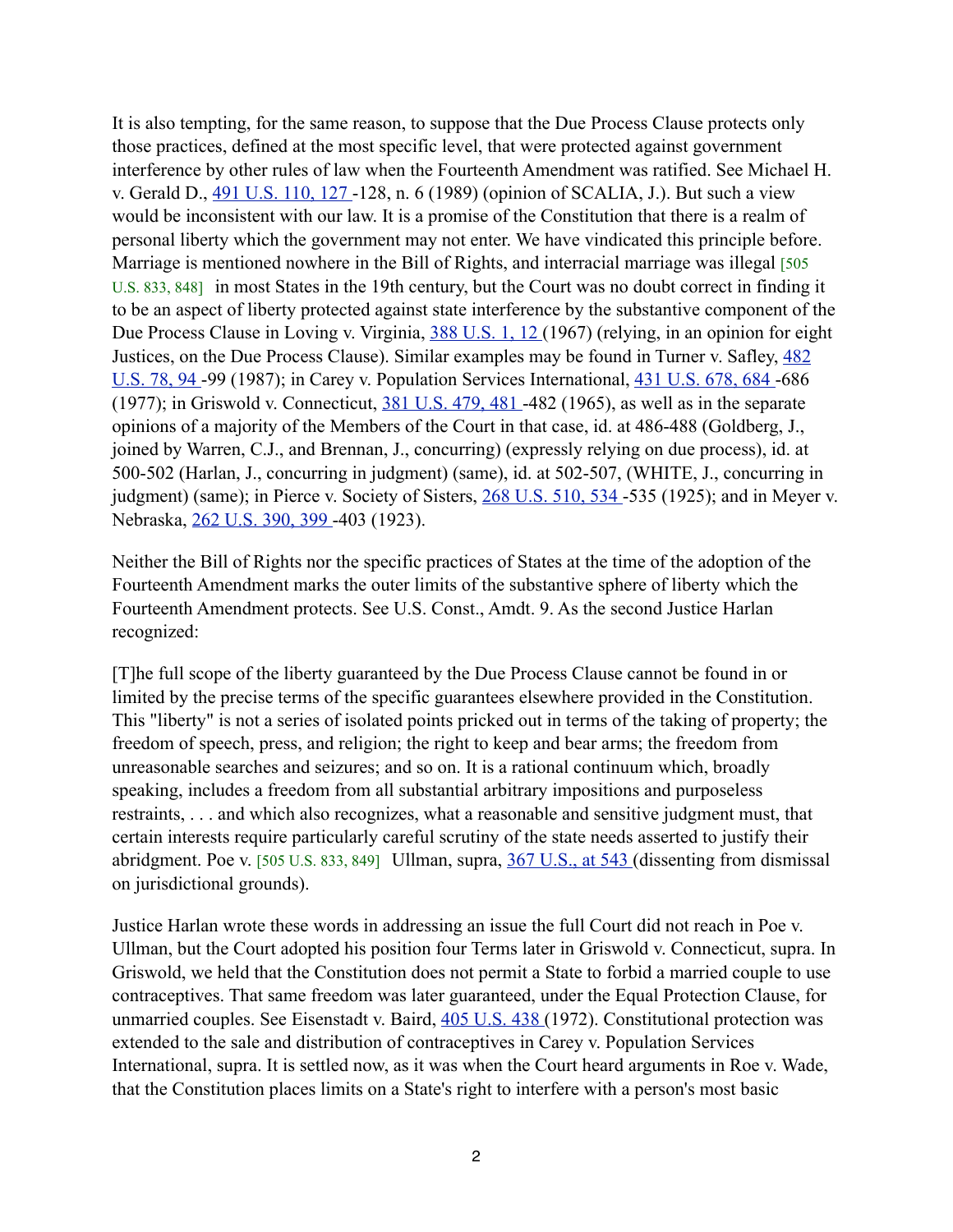decisions about family and parenthood, see Carey v. Population Services International, supra; Moore v. East Cleveland, [431 U.S. 494 \(](http://caselaw.lp.findlaw.com/cgi-bin/getcase.pl?navby=case&court=us&vol=431&invol=494)1977); Eisenstadt v. Baird, supra; Loving v. Virginia, supra; Griswold v. Connecticut, supra; Skinner v. Oklahoma ex rel. Williamson, [316 U.S. 535](http://caselaw.lp.findlaw.com/cgi-bin/getcase.pl?navby=case&court=us&vol=316&invol=535)  (1942); Pierce v. Society of Sisters, supra; Meyer v. Nebraska, supra, as well as bodily integrity, see, e.g., Washington v. Harper, [494 U.S. 210, 221 -](http://caselaw.lp.findlaw.com/cgi-bin/getcase.pl?navby=case&court=us&vol=494&invol=210#221)222 (1990); Winston v. Lee, [470 U.S. 753](http://caselaw.lp.findlaw.com/cgi-bin/getcase.pl?navby=case&court=us&vol=470&invol=753)  (1985); Rochin v. California, [342 U.S. 165](http://caselaw.lp.findlaw.com/cgi-bin/getcase.pl?navby=case&court=us&vol=342&invol=165) (1952).

The inescapable fact is that adjudication of substantive due process claims may call upon the Court in interpreting the Constitution to exercise that same capacity which, by tradition, courts always have exercised: reasoned judgment. Its boundaries are not susceptible of expression as a simple rule. That does not mean we are free to invalidate state policy choices with which we disagree; yet neither does it permit us to shrink from the duties of our office. As Justice Harlan observed:

• "Due process has not been reduced to any formula; its content cannot be determined by reference to any code. [505 U.S. 833, 850] The best that can be said is that, through the course of this Court's decisions, it has represented the balance which our Nation, built upon postulates of respect for the liberty of the individual, has struck between that liberty and the demands of organized society. If the supplying of content to this Constitutional concept has, of necessity, been a rational process, it certainly has not been one where judges have felt free to roam where unguided speculation might take them. The balance of which I speak is the balance struck by this country, having regard to what history teaches are the traditions from which it developed as well as the traditions from which it broke. That tradition is a living thing. A decision of this Court which radically departs from it could not long survive, while a decision which builds on what has survived is likely to be sound. No formula could serve as a substitute, in this area, for judgment and restraint." Poe v. Ullman, [367 U.S., at 542](http://caselaw.lp.findlaw.com/cgi-bin/getcase.pl?navby=volpage&court=us&vol=367&page=542#542) (dissenting from dismissal on jurisdictional grounds).

See also Rochin v. California, supra, at 171-172 (Frankfurter, J., writing for the Court) ("To believe that this judicial exercise of judgment could be avoided by freezing 'due process of law' at some fixed stage of time or thought is to suggest that the most important aspect of constitutional adjudication is a function for inanimate machines, and not for judges").

Men and women of good conscience can disagree, and we suppose some always shall disagree, about the profound moral and spiritual implications of terminating a pregnancy, even in its earliest stage. Some of us as individuals find abortion offensive to our most basic principles of morality, but that cannot control our decision. Our obligation is to define the liberty of all, not to mandate our own moral code. The underlying constitutional issue is whether the State can resolve these philosophic questions in such a definitive way that a woman lacks all choice in the matter, except perhaps [505 U.S. 833, 851] in those rare circumstances in which the pregnancy is itself a danger to her own life or health, or is the result of rape or incest.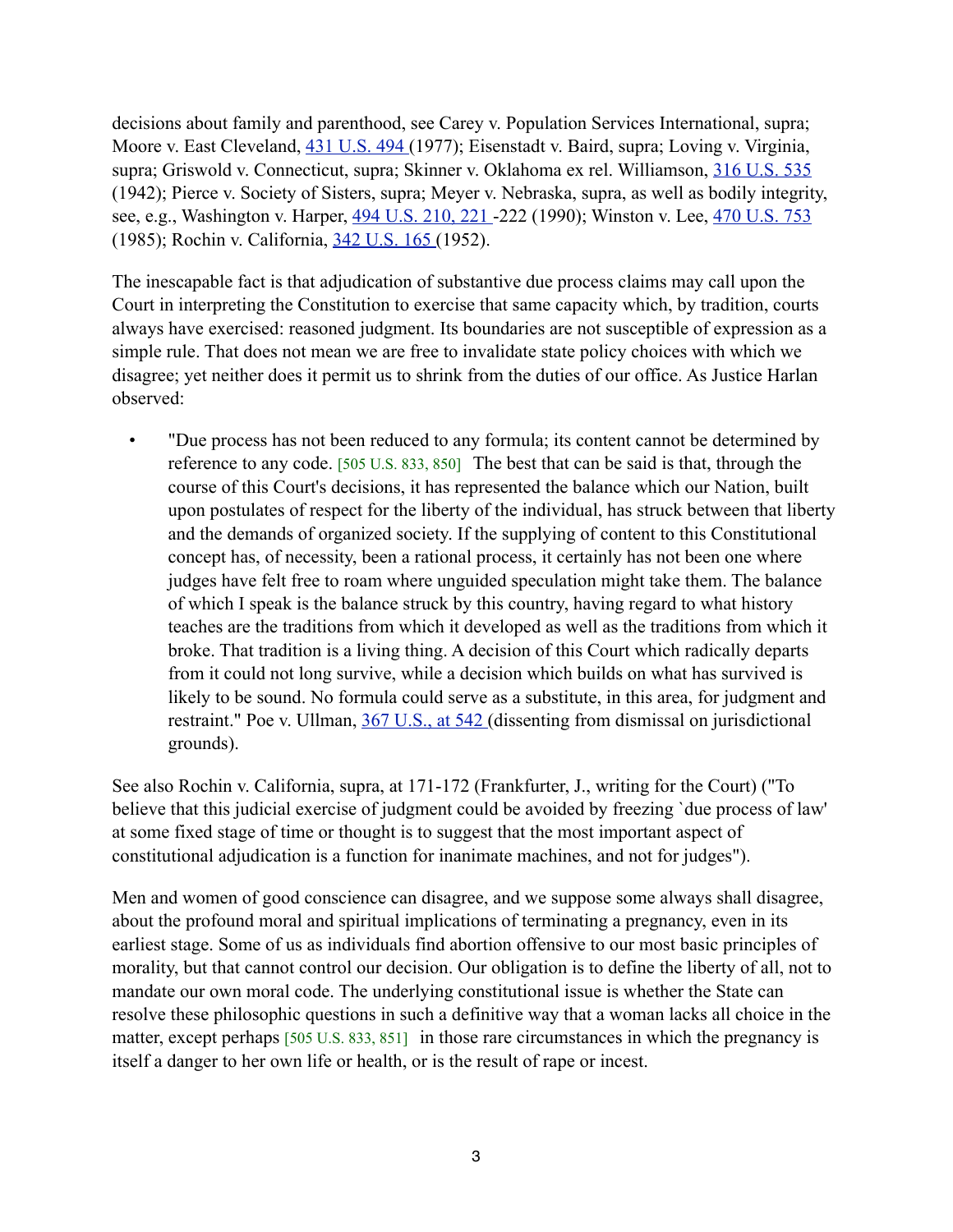It is conventional constitutional doctrine that, where reasonable people disagree, the government can adopt one position or the other. See, e.g., Ferguson v. Skrupa, [372 U.S. 726 \(](http://caselaw.lp.findlaw.com/cgi-bin/getcase.pl?navby=case&court=us&vol=372&invol=726)1963); Williamson v. Lee Optical of Okla., Inc., [348 U.S. 483](http://caselaw.lp.findlaw.com/cgi-bin/getcase.pl?navby=case&court=us&vol=348&invol=483) (1955). That theorem, however, assumes a state of affairs in which the choice does not intrude upon a protected liberty. Thus, while some people might disagree about whether or not the flag should be saluted, or disagree about the proposition that it may not be defiled, we have ruled that a State may not compel or enforce one view or the other. See West Virginia Bd. of Ed. v. Barnette, [319 U.S. 624](http://caselaw.lp.findlaw.com/cgi-bin/getcase.pl?navby=case&court=us&vol=319&invol=624) (1943); Texas v. Johnson, [491 U.S. 397 \(](http://caselaw.lp.findlaw.com/cgi-bin/getcase.pl?navby=case&court=us&vol=491&invol=397)1989).

Our law affords constitutional protection to personal decisions relating to marriage, procreation, contraception, family relationships, child rearing, and education. Carey v. Population Services International,  $431 \text{ U.S.}$ , at  $685$ . Our cases recognize the right of the individual, married or single, to be free from unwarranted governmental intrusion into matters so fundamentally affecting a person as the decision whether to bear or beget a child. Eisenstadt v. Baird, supra, [405 U.S., at](http://caselaw.lp.findlaw.com/cgi-bin/getcase.pl?navby=volpage&court=us&vol=405&page=453#453)  [453](http://caselaw.lp.findlaw.com/cgi-bin/getcase.pl?navby=volpage&court=us&vol=405&page=453#453) (emphasis in original). Our precedents "have respected the private realm of family life which the state cannot enter." Prince v. Massachusetts, [321 U.S. 158, 166](http://caselaw.lp.findlaw.com/cgi-bin/getcase.pl?navby=case&court=us&vol=321&invol=158#166) (1944). These matters, involving the most intimate and personal choices a person may make in a lifetime, choices central to personal dignity and autonomy, are central to the liberty protected by the Fourteenth Amendment. At the heart of liberty is the right to define one's own concept of existence, of meaning, of the universe, and of the mystery of human life. Beliefs about these matters could not define the attributes of personhood were they formed under compulsion of the State. [505 U.S. 833, 852]

These considerations begin our analysis of the woman's interest in terminating her pregnancy, but cannot end it, for this reason: though the abortion decision may originate within the zone of conscience and belief, it is more than a philosophic exercise. Abortion is a unique act. It is an act fraught with consequences for others: for the woman who must live with the implications of her decision; for the persons who perform and assist in the procedure; for the spouse, family, and society which must confront the knowledge that these procedures exist, procedures some deem nothing short of an act of violence against innocent human life; and, depending on one's beliefs, for the life or potential life that is aborted. Though abortion is conduct, it does not follow that the State is entitled to proscribe it in all instances. That is because the liberty of the woman is at stake in a sense unique to the human condition, and so, unique to the law. The mother who carries a child to full term is subject to anxieties, to physical constraints, to pain that only she must bear. That these sacrifices have from the beginning of the human race been endured by woman with a pride that ennobles her in the eyes of others and gives to the infant a bond of love cannot alone be grounds for the State to insist she make the sacrifice. Her suffering is too intimate and personal for the State to insist, without more, upon its own vision of the woman's role, however dominant that vision has been in the course of our history and our culture. The destiny of the woman must be shaped to a large extent on her own conception of her spiritual imperatives and her place in society.

It should be recognized, moreover, that in some critical respects, the abortion decision is of the same character as the decision to use contraception, to which Griswold v. Connecticut, Eisenstadt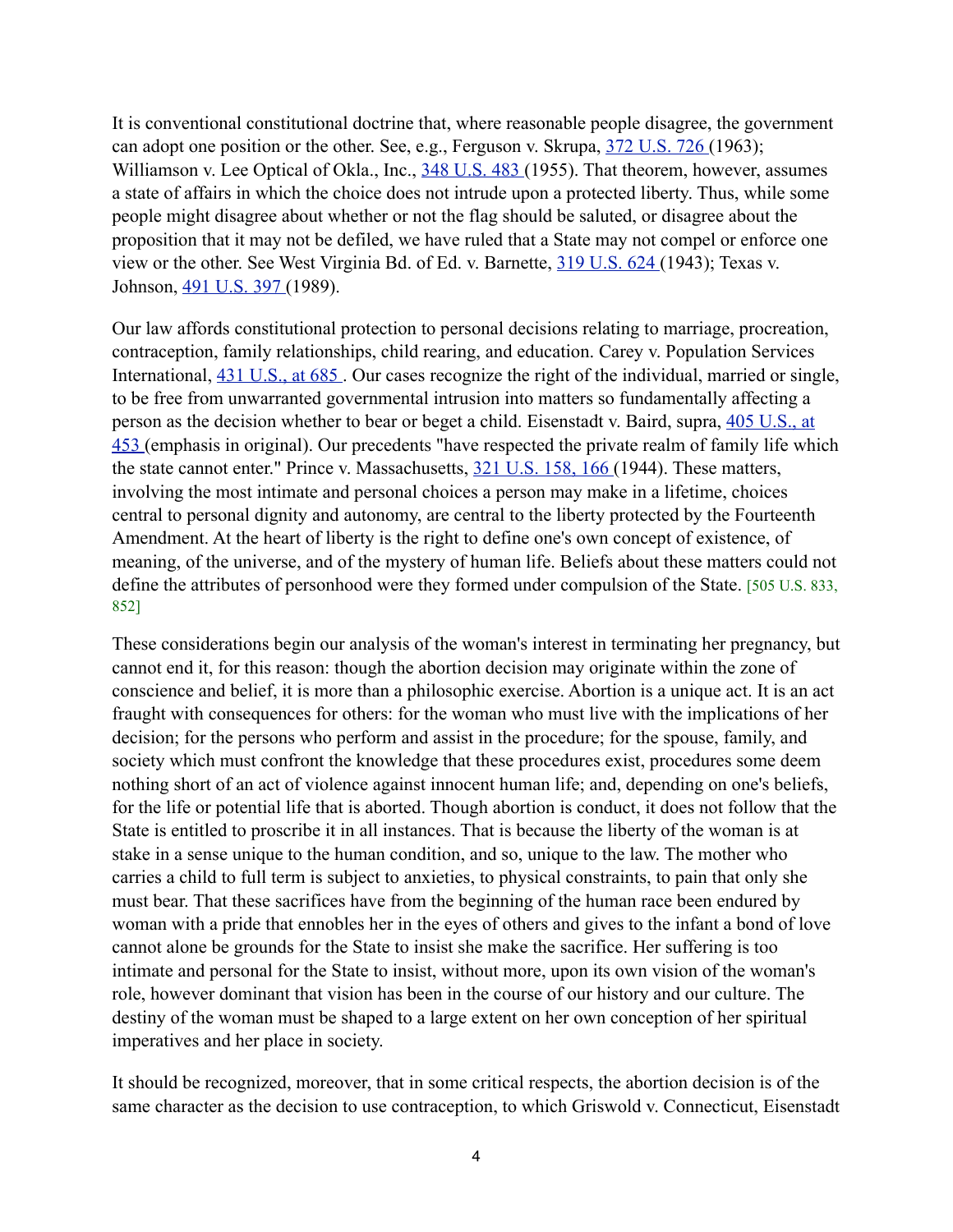v. Baird, and Carey v. Population Services International afford constitutional protection. We have no doubt as to the correctness of those decisions. They support [505 U.S. 833, 853] the reasoning in Roe relating to the woman's liberty, because they involve personal decisions concerning not only the meaning of procreation but also human responsibility and respect for it. As with abortion, reasonable people will have differences of opinion about these matters. One view is based on such reverence for the wonder of creation that any pregnancy ought to be welcomed and carried to full term, no matter how difficult it will be to provide for the child and ensure its wellbeing. Another is that the inability to provide for the nurture and care of the infant is a cruelty to the child and an anguish to the parent. These are intimate views with infinite variations, and their deep, personal character underlay our decisions in Griswold, Eisenstadt, and Carey. The same concerns are present when the woman confronts the reality that, perhaps despite her attempts to avoid it, she has become pregnant.

It was this dimension of personal liberty that Roe sought to protect, and its holding invoked the reasoning and the tradition of the precedents we have discussed, granting protection to substantive liberties of the person. Roe was, of course, an extension of those cases and, as the decision itself indicated, the separate States could act in some degree to further their own legitimate interests in protecting prenatal life. The extent to which the legislatures of the States might act to outweigh the interests of the woman in choosing to terminate her pregnancy was a subject of debate both in Roe itself and in decisions following it.

While we appreciate the weight of the arguments made on behalf of the State in the cases before us, arguments which in their ultimate formulation conclude that Roe should be overruled, the reservations any of us may have in reaffirming the central holding of Roe are outweighed by the explication of individual liberty we have given, combined with the force of stare decisis. We turn now to that doctrine. [505 U.S. 833, 854]

. . . **III.A** . . .

#### **5**

The sum of the precedential enquiry to this point shows Roe's underpinnings unweakened in any way affecting its central holding. While it has engendered disapproval, it has not been unworkable. An entire generation has come of age free to assume Roe's concept of liberty in defining the capacity of women to act in society, and to make reproductive decisions; no erosion of principle going to liberty or personal autonomy has left Roe's central holding a doctrinal remnant; [505 U.S. 833, 861] Roe portends no developments at odds with other precedent for the analysis of personal liberty; and no changes of fact have rendered viability more or less appropriate as the point at which the balance of interests tips. Within the bounds of normal stare decisis analysis, then, and subject to the considerations on which it customarily turns, the stronger argument is for affirming Roe's central holding, with whatever degree of personal reluctance any of us may have, not for overruling it.

. . .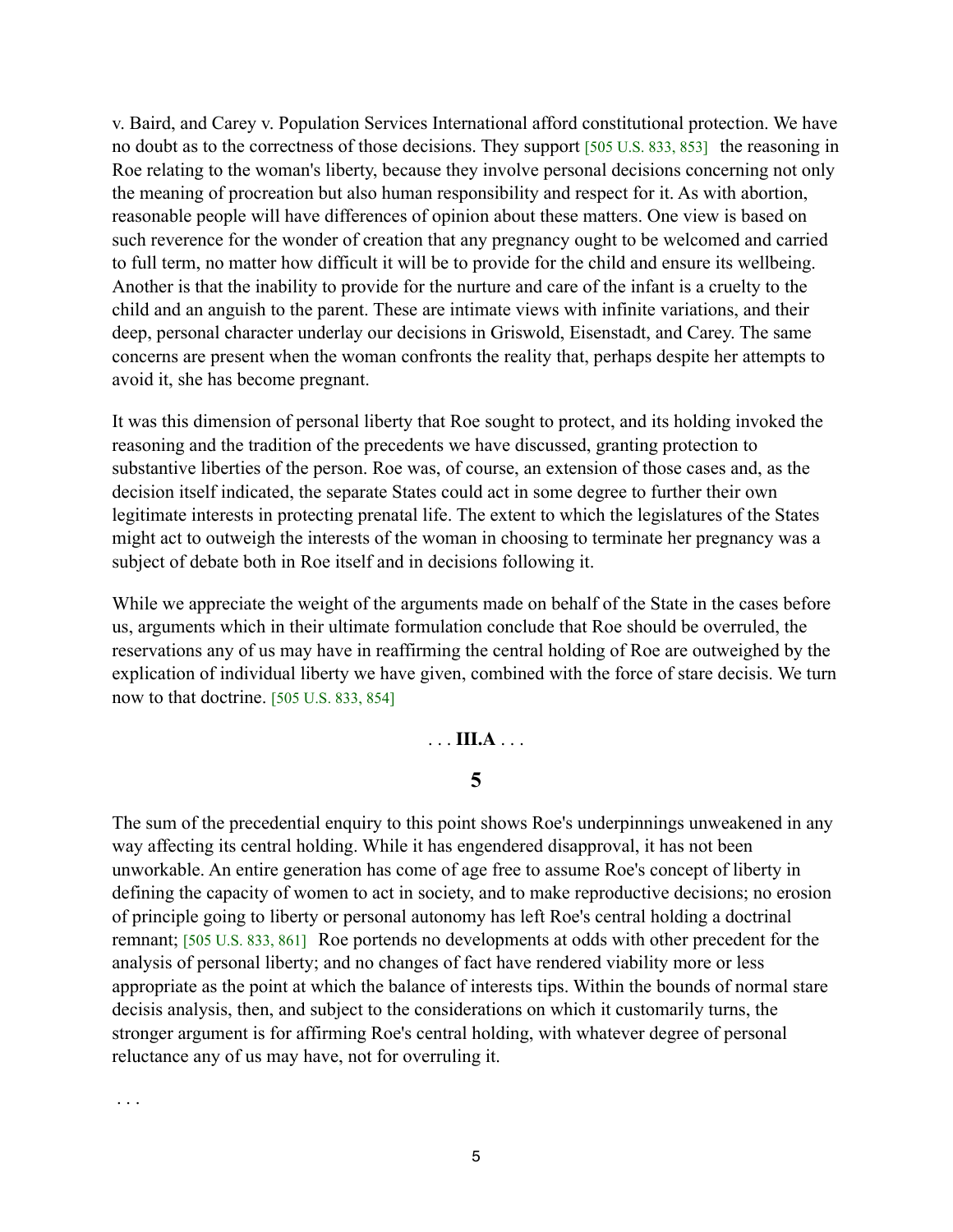#### **III. C**

The examination of the conditions justifying the repudiation of Adkins by West Coast Hotel and Plessy by Brown is enough to suggest the terrible price that would have been paid if the Court had not overruled as it did. In the present cases, however, as our analysis to this point makes clear, the terrible price would be paid for overruling. Our analysis [505 U.S. 833, 865] would not be complete, however, without explaining why overruling Roe's central holding would not only reach an unjustifiable result under principles of stare decisis, but would seriously weaken the Court's capacity to exercise the judicial power and to function as the Supreme Court of a Nation dedicated to the rule of law. To understand why this would be so, it is necessary to understand the source of this Court's authority, the conditions necessary for its preservation, and its relationship to the country's understanding of itself as a constitutional Republic.

The root of American governmental power is revealed most clearly in the instance of the power conferred by the Constitution upon the Judiciary of the United States, and specifically upon this Court. As Americans of each succeeding generation are rightly told, the Court cannot buy support for its decisions by spending money, and, except to a minor degree, it cannot independently coerce obedience to its decrees. The Court's power lies, rather, in its legitimacy, a product of substance and perception that shows itself in the people's acceptance of the Judiciary as fit to determine what the Nation's law means, and to declare what it demands.

The underlying substance of this legitimacy is of course the warrant for the Court's decisions in the Constitution and the lesser sources of legal principle on which the Court draws. That substance is expressed in the Court's opinions, and our contemporary understanding is such that a decision without principled justification would be no judicial act at all. But even when justification is furnished by apposite legal principle, something more is required. Because not every conscientious claim of principled justification will be accepted as such, the justification claimed must be beyond dispute. The Court must take care to speak and act in ways that allow people to accept its decisions on the terms the Court claims for them, as grounded truly in principle, not as compromises with social and political pressures having, as such, no bearing on the principled choices that the Court is [505 U.S. 833, 866] obliged to make. Thus, the Court's legitimacy depends on making legally principled decisions under circumstances in which their principled character is sufficiently plausible to be accepted by the Nation. . . .

It is true that diminished legitimacy may be restored, but only slowly. Unlike the political branches, a Court thus weakened could not seek to regain its position with a new mandate from the voters, and even if the Court could somehow go to the polls, the loss of its principled character could not be retrieved by the casting of so many votes. Like the character of an individual, the legitimacy of the Court must be earned over time. So, indeed, must be the character of a Nation of people who aspire to live according to the rule of law. Their belief in themselves as such a people is not readily separable from their understanding of the Court invested with the authority to decide their constitutional cases and speak before all others for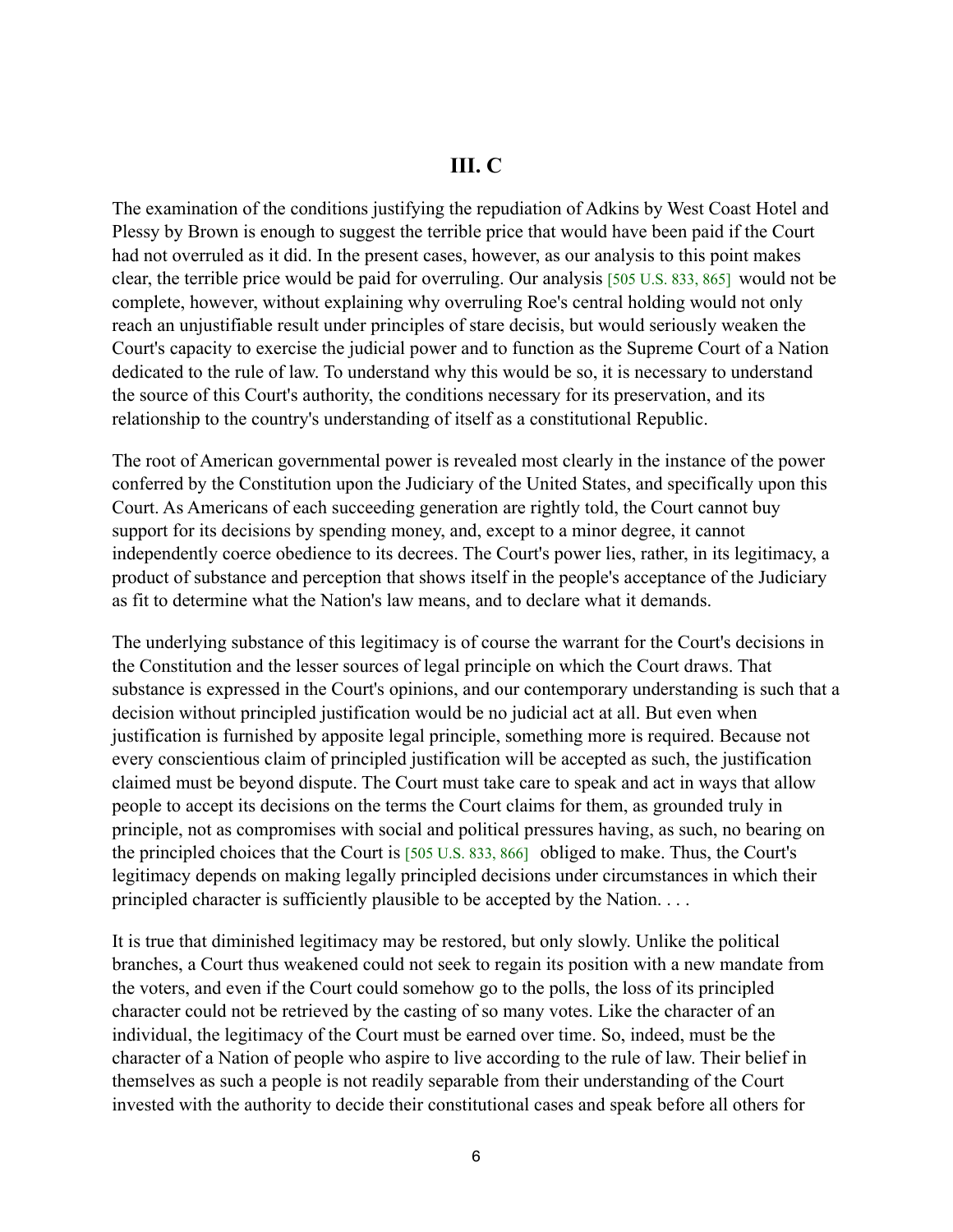their constitutional ideals. If the Court's legitimacy should be undermined, then, so would the country be in its very ability to see itself through its constitutional ideals. The Court's concern with legitimacy is not for the sake of the Court, but for the sake of the Nation to which it is responsible.

The Court's duty in the present case is clear. In 1973, it confronted the already-divisive issue of governmental power [505 U.S. 833, 869] to limit personal choice to undergo abortion, for which it provided a new resolution based on the due process guaranteed by the Fourteenth Amendment. Whether or not a new social consensus is developing on that issue, its divisiveness is no less today than in 1973, and pressure to overrule the decision, like pressure to retain it, has grown only more intense. A decision to overrule Roe's essential holding under the existing circumstances would address error, if error there was, at the cost of both profound and unnecessary damage to the Court's legitimacy, and to the Nation's commitment to the rule of law. It is therefore imperative to adhere to the essence of Roe's original decision, and we do so today.

#### **IV**

From what we have said so far, it follows that it is a constitutional liberty of the woman to have some freedom to terminate her pregnancy. We conclude that the basic decision in Roe was based on a constitutional analysis which we cannot now repudiate. The woman's liberty is not so unlimited, however, that, from the outset, the State cannot show its concern for the life of the unborn and, at a later point in fetal development, the State's interest in life has sufficient force so that the right of the woman to terminate the pregnancy can be restricted.

That brings us, of course, to the point where much criticism has been directed at Roe, a criticism that always inheres when the Court draws a specific rule from what in the Constitution is but a general standard. We conclude, however, that the urgent claims of the woman to retain the ultimate control over her destiny and her body, claims implicit in the meaning of liberty, require us to perform that function. Liberty must not be extinguished for want of a line that is clear. And it falls to us to give some real substance to the woman's liberty to determine whether to carry her pregnancy to full term. [505 U.S. 833, 870]

We conclude the line should be drawn at viability, so that, before that time, the woman has a right to choose to terminate her pregnancy. We adhere to this principle for two reasons. First, as we have said, is the doctrine of stare decisis. Any judicial act of line-drawing may seem somewhat arbitrary, but Roe was a reasoned statement, elaborated with great care. We have twice reaffirmed it in the face of great opposition. See Thornburgh v. American College of Obstetricians and Gynecologists, [476 U.S., at 759](http://caselaw.lp.findlaw.com/cgi-bin/getcase.pl?navby=volpage&court=us&vol=476&page=759#759) ; Akron I, [462 U.S., at 419 -](http://caselaw.lp.findlaw.com/cgi-bin/getcase.pl?navby=volpage&court=us&vol=462&page=419#419)420. Although we must overrule those parts of Thornburgh and Akron I which, in our view, are inconsistent with Roe's statement that the State has a legitimate interest in promoting the life or potential life of the unborn, see infra, at 40-41, the central premise of those cases represents an unbroken commitment by this Court to the essential holding of Roe. It is that premise which we reaffirm today.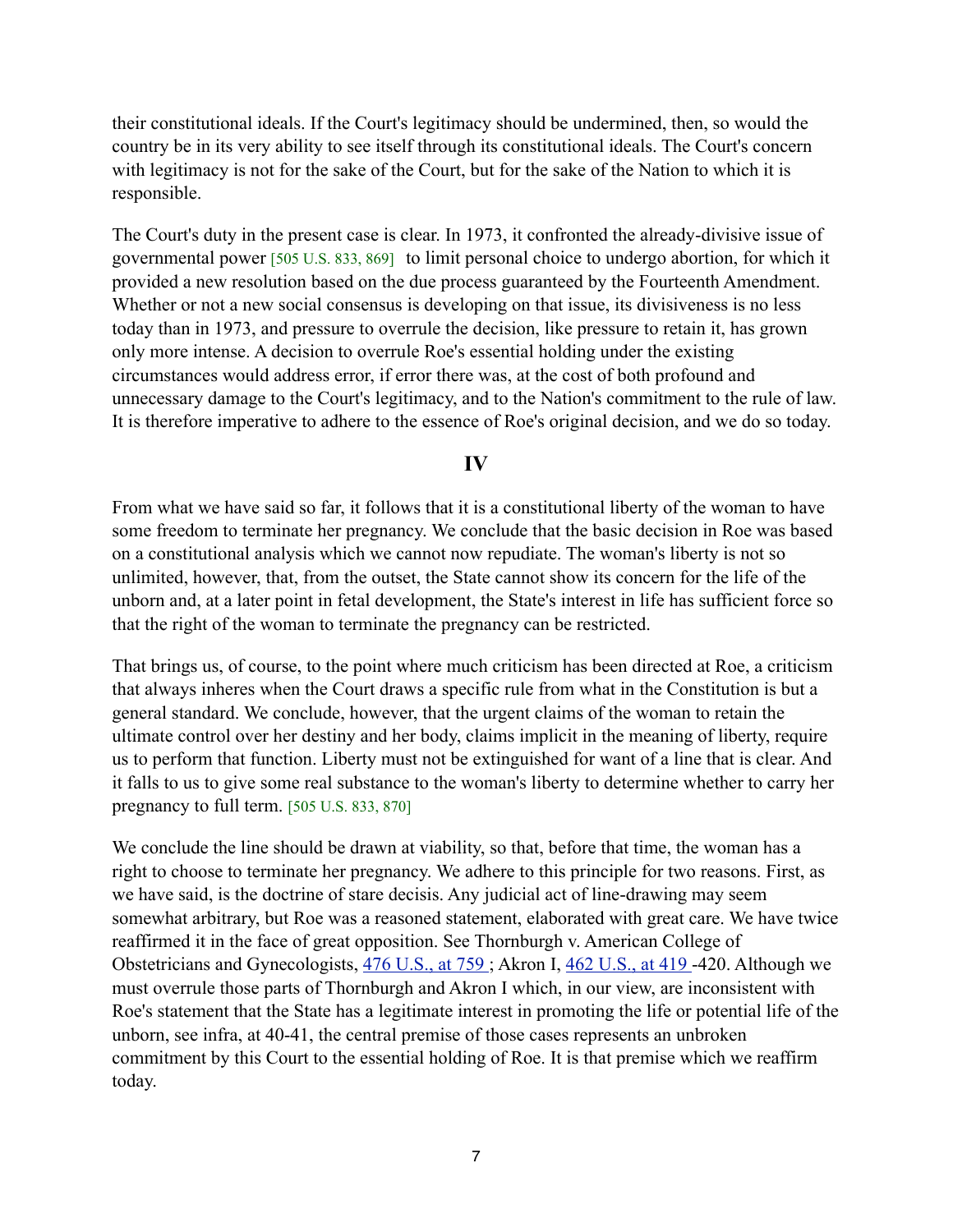The second reason is that the concept of viability, as we noted in Roe, is the time at which there is a realistic possibility of maintaining and nourishing a life outside the womb, so that the independent existence of the second life can, in reason and all fairness, be the object of state protection that now overrides the rights of the woman. See Roe v. Wade, [410 U.S., at 163 .](http://caselaw.lp.findlaw.com/cgi-bin/getcase.pl?navby=volpage&court=us&vol=410&page=163#163) Consistent with other constitutional norms, legislatures may draw lines which appear arbitrary without the necessity of offering a justification. But courts may not. We must justify the lines we draw. And there is no line other than viability which is more workable. To be sure, as we have said, there may be some medical developments that affect the precise point of viability, see supra, at 17-18, but this is an imprecision within tolerable limits, given that the medical community and all those who must apply its discoveries will continue to explore the matter. The viability line also has, as a practical matter, an element of fairness. In some broad sense, it might be said that a woman who fails to act before viability has consented to the State's intervention on behalf of the developing child. [505 U.S. 833, 871]

The woman's right to terminate her pregnancy before viability is the most central principle of Roe v. Wade. It is a rule of law and a component of liberty we cannot renounce.

On the other side of the equation is the interest of the State in the protection of potential life. The Roe Court recognized the State's "important and legitimate interest in protecting the potentiality of human life." Roe, supra, at 162. The weight to be given this state interest, not the strength of the woman's interest, was the difficult question faced in Roe. We do not need to say whether each of us, had we been Members of the Court when the valuation of the state interest came before it as an original matter, would have concluded, as the Roe Court did, that its weight is insufficient to justify a ban on abortions prior to viability even when it is subject to certain exceptions. The matter is not before us in the first instance, and, coming as it does after nearly 20 years of litigation in Roe's wake we are satisfied that the immediate question is not the soundness of Roe's resolution of the issue, but the precedential force that must be accorded to its holding. And we have concluded that the essential holding of Roe should be reaffirmed. . . .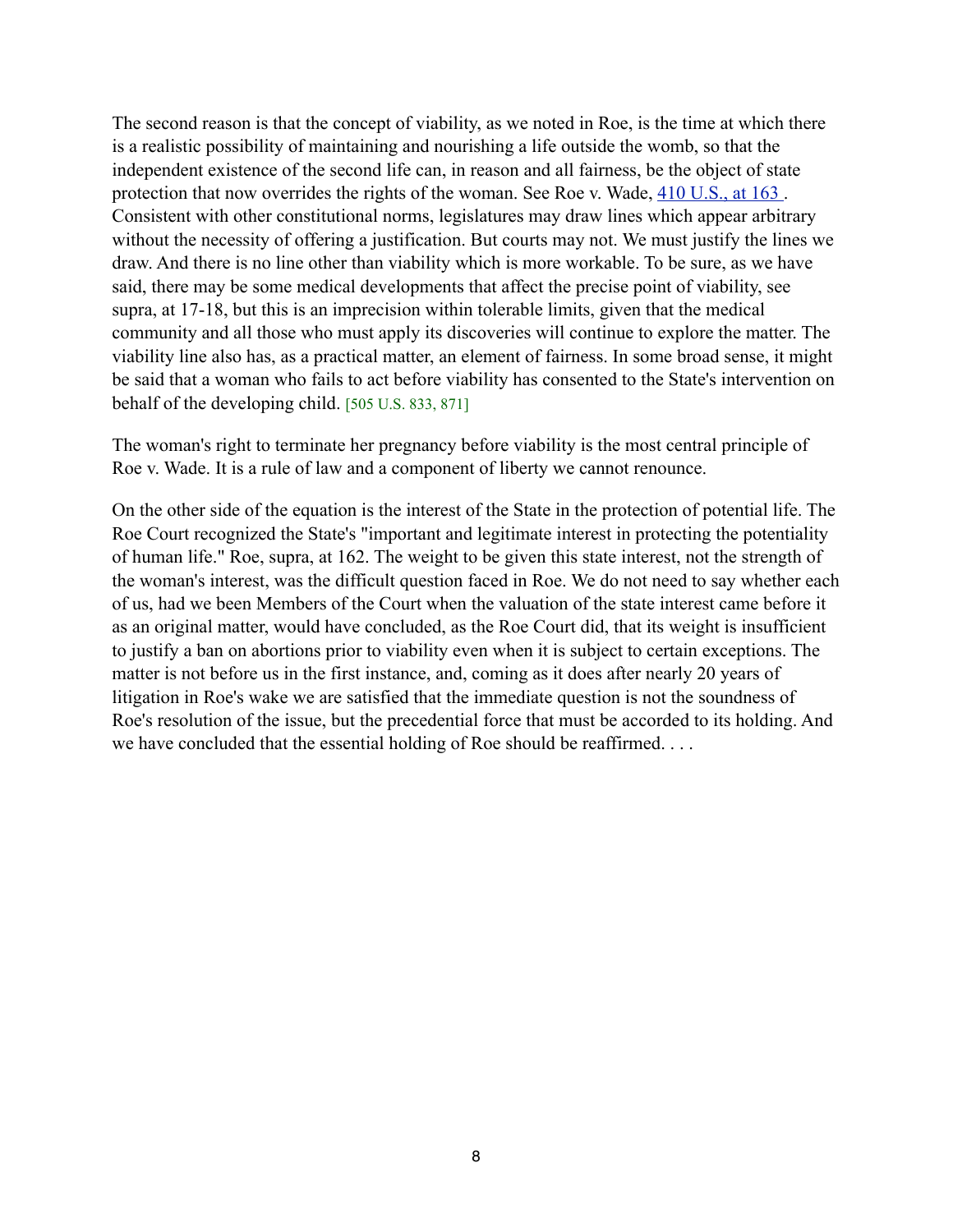#### JUSTICE SCALIA, with whom THE CHIEF JUSTICE, JUSTICE WHITE, and JUSTICE THOMAS join, concurring in the judgment in part and dissenting in part.

My views on this matter are unchanged from those I set forth in my separate opinions in Webster v. Reproductive Health Services, [492 U.S. 490, 532 \(](http://caselaw.lp.findlaw.com/cgi-bin/getcase.pl?navby=case&court=us&vol=492&invol=490#532)1989) (opinion concurring in part and concurring in judgment), and Ohio v. Akron Center for Reproductive Health, [497 U.S. 502, 520](http://caselaw.lp.findlaw.com/cgi-bin/getcase.pl?navby=case&court=us&vol=497&invol=502#520)  (1990) (Akron II) (concurring opinion). The States may, if they wish, permit abortion on demand, but the Constitution does not require them to do so. The permissibility of abortion, and the limitations upon it, are to be resolved like most important questions in our democracy: by citizens trying to persuade one another and then voting. As the Court acknowledges, "where reasonable people disagree, the government can adopt one position or the other." Ante, at 851. The Court is correct in adding the qualification that this "assumes a state of affairs in which the choice does not intrude upon a protected liberty," ibid., - but the crucial part of that qualification [505 U.S. 833, 980] is the penultimate word. A State's choice between two positions on which reasonable people can disagree is constitutional even when (as is often the case) it intrudes upon a "liberty" in the absolute sense. Laws against bigamy, for example - with which entire societies of reasonable people disagree - intrude upon men and women's liberty to marry and live with one another. But bigamy happens not to be a liberty specially "protected" by the Constitution.

That is, quite simply, the issue in this case: not whether the power of a woman to abort her unborn child is a "liberty" in the absolute sense; or even whether it is a liberty of great importance to many women. Of course it is both. The issue is whether it is a liberty protected by the Constitution of the United States. I am sure it is not. I reach that conclusion not because of anything so exalted as my views concerning the "concept of existence, of meaning, of the universe, and of the mystery of human life." Ibid. Rather, I reach it for the same reason I reach the conclusion that bigamy is not constitutionally protected - because of two simple facts: (1) the Constitution says absolutely nothing about it, and (2) the longstanding traditions of American society have permitted it to be legally proscribed. **1** Akron II, supra, at 520 (SCALIA, J., concurring). [505 U.S. 833, 981]

The Court destroys the proposition, evidently meant to represent my position, that "liberty" includes only those practices, defined at the most specific level, that were protected against government interference by other rules of law when the Fourteenth Amendment was ratified, ante, at 847 (citing Michael H. v. Gerald D., [491 U.S. 110, 127](http://caselaw.lp.findlaw.com/cgi-bin/getcase.pl?navby=case&court=us&vol=491&invol=110#127) , n. 6 (1989) (opinion of SCALIA, J.). That is not, however, what Michael H. says; it merely observes that, in defining "liberty," we may not disregard a specific, "relevant tradition protecting, or denying protection to, the asserted right," Ibid. But the Court does not wish to be fettered by any such limitations on its preferences. The Court's statement that it is "tempting" to acknowledge the authoritativeness of tradition in order to "cur[b] the discretion of federal judges," ante, at 847, is, of course, rhetoric rather than reality; no government official is "tempted" to place restraints upon his own freedom of action, which is why Lord Acton did not say "Power tends to purify." The Court's temptation is in the quite opposite and more natural direction - towards systematically eliminating checks upon its own power; and it succumbs.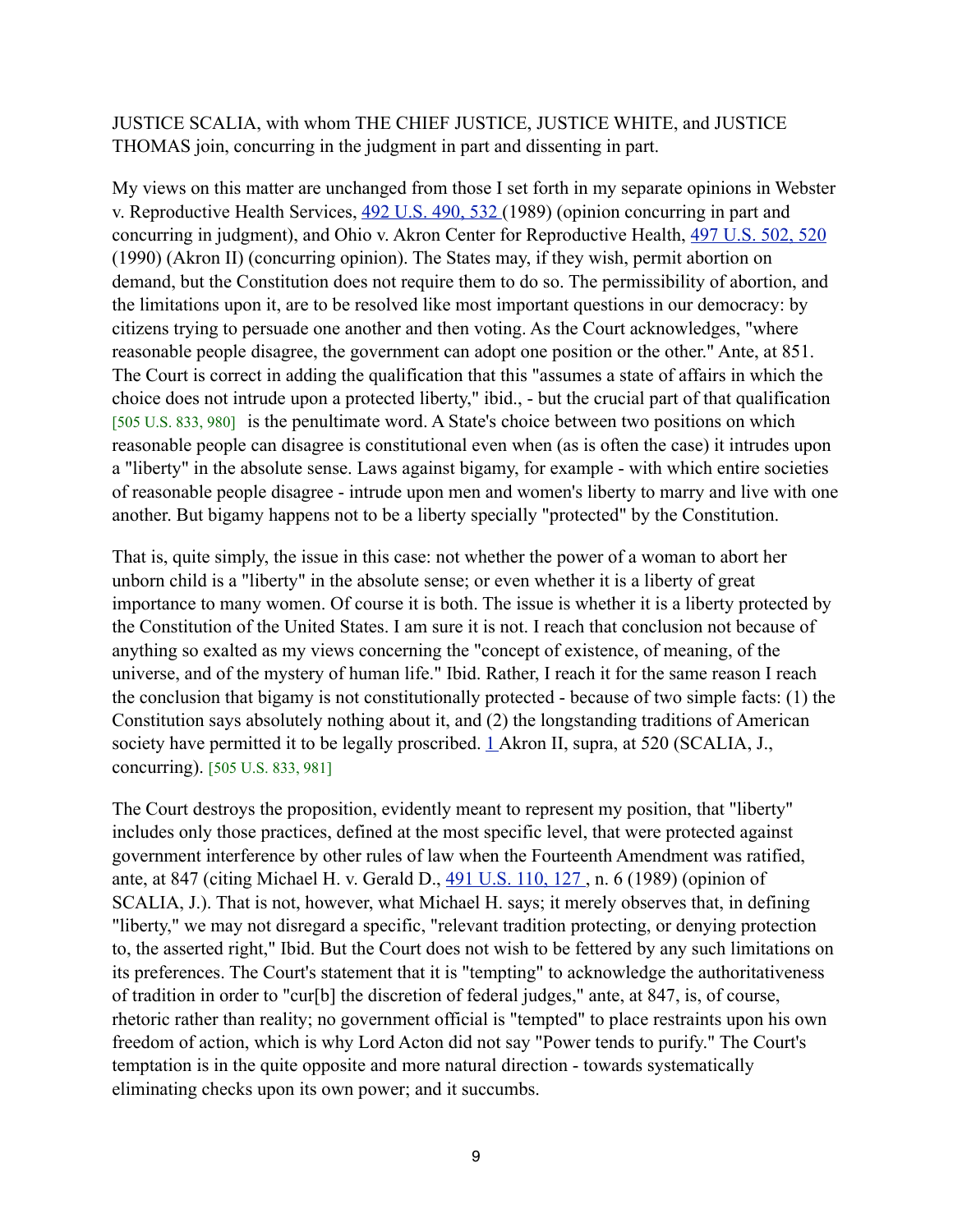Beyond that brief summary of the essence of my position, I will not swell the United States Reports with repetition of what I have said before; and applying the rational basis test, I would uphold the Pennsylvania statute in its entirety. I must, however, respond to a few of the more outrageous arguments in today's opinion, which it is beyond human nature to leave unanswered. I shall discuss each of them under a quotation from the Court's opinion to which they pertain.

• "The inescapable fact is that adjudication of substantive due process claims may call upon the Court, [505 U.S. 833, 982] in interpreting the Constitution, to exercise that same capacity which, by tradition, courts always have exercised: reasoned judgment". Ante, at 849.

Assuming that the question before us is to be resolved at such a level of philosophical abstraction, in such isolation from the traditions of American society, as by simply applying "reasoned judgment," I do not see how that could possibly have produced the answer the Court arrived at in Roe v. Wade,  $410$  U.S. 113 (1973). Today's opinion describes the methodology of Roe, quite accurately, as weighing against the woman's interest the State's "`important and legitimate interest in protecting the potentiality of human life.'" Ante, at 871 (quoting Roe, supra, at 162). But "reasoned judgment" does not begin by begging the question, as Roe and subsequent cases unquestionably did by assuming that what the State is protecting is the mere "potentiality of human life." See, e.g., Roe, supra, at 162; Planned Parenthood of Central Mo. v. Danforth, [428](http://caselaw.lp.findlaw.com/cgi-bin/getcase.pl?navby=case&court=us&vol=428&invol=52#61) [U.S. 52, 61](http://caselaw.lp.findlaw.com/cgi-bin/getcase.pl?navby=case&court=us&vol=428&invol=52#61) (1976); Colautti v. Franklin, [439 U.S. 379, 386 \(](http://caselaw.lp.findlaw.com/cgi-bin/getcase.pl?navby=case&court=us&vol=439&invol=379#386)1979); Akron v. Akron Center for Reproductive Health, Inc., [462 U.S. 416, 428](http://caselaw.lp.findlaw.com/cgi-bin/getcase.pl?navby=case&court=us&vol=462&invol=416#428) (1983) (Akron I); Planned Parenthood Assn. of Kansas City, Mo., Inc. v. Ashcroft, [462 U.S. 476, 482](http://caselaw.lp.findlaw.com/cgi-bin/getcase.pl?navby=case&court=us&vol=462&invol=476#482) (1983). The whole argument of abortion opponents is that what the Court calls the fetus and what others call the unborn child is a human life. Thus, whatever answer Roe came up with after conducting its "balancing" is bound to be wrong, unless it is correct that the human fetus is in some critical sense merely potentially human. There is, of course, no way to determine that as a legal matter; it is, in fact, a value judgment. Some societies have considered newborn children not yet human, or the incompetent elderly no longer so.

The authors of the joint opinion, of course, do not squarely contend that Roe v. Wade was a correct application of "reasoned judgment"; merely that it must be followed, because of stare decisis. Ante, at 853, 861, 871. But in their exhaustive discussion of all the factors that go into the determination [505 U.S. 833, 983] of when stare decisis should be observed and when disregarded, they never mention "how wrong was the decision on its face?" Surely, if "[t]he Court's power lies . . . in its legitimacy, a product of substance and perception," ante, at 865, the "substance" part of the equation demands that plain error be acknowledged and eliminated. Roe was plainly wrong - even on the Court's methodology of "reasoned judgment," and even more so (of course) if the proper criteria of text and tradition are applied.

The emptiness of the "reasoned judgment" that produced Roe is displayed in plain view by the fact that, after more than 19 years of effort by some of the brightest (and most determined) legal minds in the country, after more than 10 cases upholding abortion rights in this Court, and after dozens upon dozens of amicus briefs submitted in this and other cases, the best the Court can do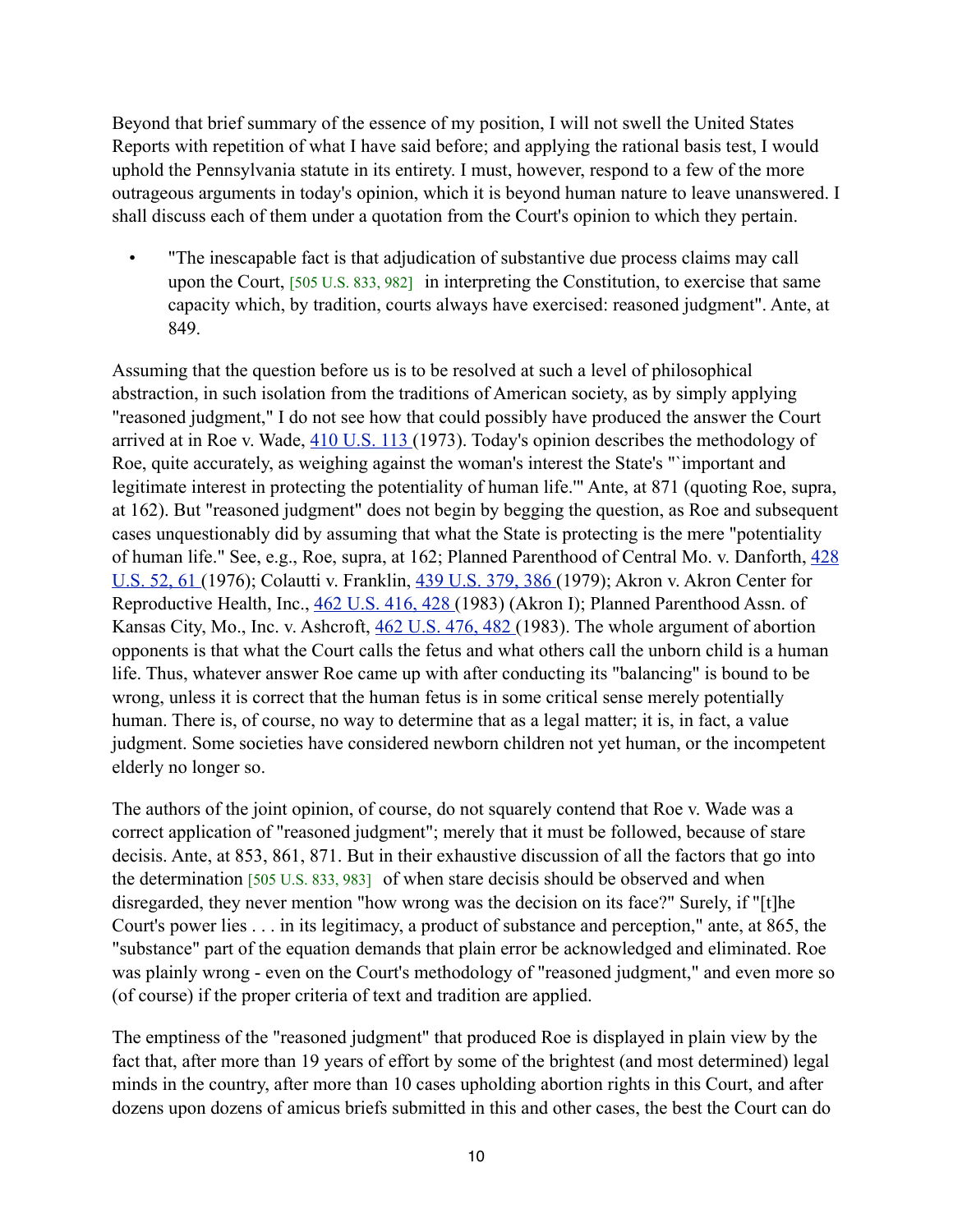to explain how it is that the word "liberty" must be thought to include the right to destroy human fetuses is to rattle off a collection of adjectives that simply decorate a value judgment and conceal a political choice. The right to abort, we are told, inheres in "liberty" because it is among "a person's most basic decisions," ante, at 849; it involves a "most intimate and personal choic [e]," ante, at 851; it is "central to personal dignity and autonomy," ibid.; it "originate[s] within the zone of conscience and belief," ante, at 852 it is "too intimate and personal" for state interference, ibid.;, it reflects "intimate views" of a "deep, personal character," ante, at 853; it involves "intimate relationships" and notions of "personal autonomy and bodily integrity," ante, at 857; and it concerns a particularly "'important decisio[n]," ante, at 859 (citation omitted). 2 But it is [505 U.S. 833, 984] obvious to anyone applying "reasoned judgment" that the same adjectives can be applied to many forms of conduct that this Court (including one of the Justices in today's majority, see Bowers v. Hardwick, [478 U.S. 186 \(](http://caselaw.lp.findlaw.com/cgi-bin/getcase.pl?navby=case&court=us&vol=478&invol=186)1986)) has held are not entitled to constitutional protection - because, like abortion, they are forms of conduct that have long been criminalized in American society. Those adjectives might be applied, for example, to homosexual sodomy, polygamy, adult incest, and suicide, all of which are equally "intimate" and "deep[ly] personal" decisions involving "personal autonomy and bodily integrity," and all of which can constitutionally be proscribed because it is our unquestionable constitutional tradition that they are proscribable. It is not reasoned judgment that supports the Court's decision; only personal predilection. Justice Curtis' warning is as timely today as it was 135 years ago:

- "[W]hen a strict interpretation of the Constitution, according to the fixed rules which govern the interpretation of laws, is abandoned, and the theoretical opinions of individuals are allowed to control its meaning, we have no longer a Constitution; we are under the government of individual men, who for the time being have power to declare what the Constitution is, according to their own views of what it ought to mean." Dred Scott v. Sandford, 19 How. 393, 621 (1857) (dissenting opinion).
- Liberty finds no refuge in a jurisprudence of doubt. Ante, at 844.

. . . .

The Court's reliance upon stare decisis can best be described as contrived. It insists upon the necessity of adhering not to all of Roe, but only to what it calls the "central holding." It seems to me that stare decisis ought to be applied even to the doctrine of stare decisis, and I confess never to have heard of this new, keep-what-you-want-and-throw-away-the-rest version. I wonder whether, as applied to Marbury v. Madison, 1 Cranch 137 (1803), for example, the new version of stare decisis would be satisfied if we allowed courts to review the constitutionality of only those statutes that (like the one in Marbury) pertain to the jurisdiction of the courts.

I am certainly not in a good position to dispute that the Court has saved the "central holding" of Roe, since, to do that effectively, I would have to know what the Court has saved, which in turn would require me to understand (as I do not) what the "undue burden" test means. I must confess, however, that I have always thought, and I think a lot of other people have always thought, that the arbitrary trimester framework, which the Court today discards, was quite as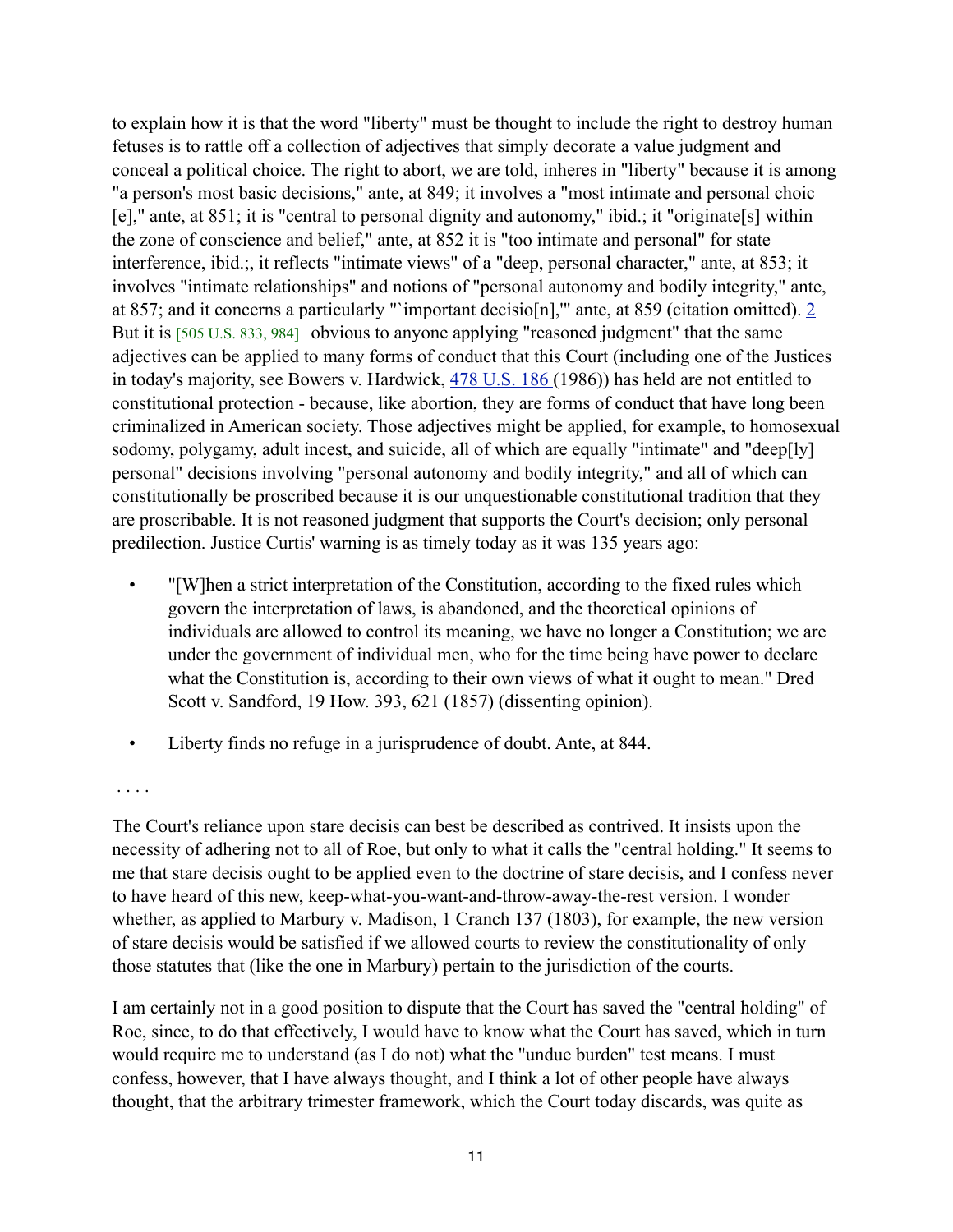central to Roe as the arbitrary viability test, which the Court today retains. It seems particularly ungrateful to carve the trimester framework out of the core of Roe, since its very rigidity (in sharp contrast to the utter indeterminability of the "undue burden" test) is probably the only reason the Court is able to say, in urging stare decisis, that Roe "has in no sense proven `unworkable,'" ante, at 855. I suppose the [505 U.S. 833, 994] Court is entitled to call a "central holding" whatever it wants to call a "central holding" - which is, come to think of it, perhaps one of the difficulties with this modified version of stare decisis. . . .

The Court's description of the place of Roe in the social history of the United States is unrecognizable. Not only did Roe not, as the Court suggests, resolve the deeply divisive issue of abortion; it did more than anything else to nourish it, by elevating it to the national level, where it is infinitely more difficult to resolve. National politics were not plagued by abortion protests, national abortion lobbying, or abortion marches on Congress before Roe v. Wade was decided. Profound disagreement existed among our citizens over the issue - as it does over other issues, such as the death penalty - but that disagreement was being worked out at the state level. As with many other issues, the division of sentiment within each State was not as closely balanced as it was among the population of the Nation as a whole, meaning not only that more people would be satisfied with the results of state-by-state resolution, but also that those results would be more stable. Pre-Roe, moreover, political compromise was possible.

Roe's mandate for abortion on demand destroyed the compromises of the past, rendered compromise impossible for the future, and required the entire issue to be resolved uniformly, at the national level. At the same time, Roe created a vast new class of abortion consumers and abortion proponents by eliminating the moral opprobrium that had attached to the act. ("If the Constitution guarantees abortion, how can it be bad?" - not an accurate line of thought, but a natural one.) Many favor all of those developments, and it is not for me to say that they are wrong. But to portray Roe as the statesmanlike "settlement" of a divisive issue, a jurisprudential Peace of Westphalia that is worth preserving, is nothing less than Orwellian. Roe fanned into life an issue that has inflamed our national politics in general, and has obscured with its smoke the selection of Justices to this Court, [505 U.S. 833, 996] in particular, ever since. And by keeping us in the abortion-umpiring business, it is the perpetuation of that disruption, rather than of any Pax Roeana that the Court's new majority decrees.

- "[T]o overrule under fire . . . would subvert the Court's legitimacy. . . .
- "... To all those who will be ... tested by following, the Court implicitly undertakes to remain steadfast. . . . The promise of constancy, once given, binds its maker for as long as the power to stand by the decision survives and . . . the commitment [is not] obsolete. . . .
- "[The American people's] belief in themselves as . . . a people [who aspire to live according to the rule of law] is not readily separable from their understanding of the Court invested with the authority to decide their constitutional cases and speak before all others for their constitutional ideals. If the Court's legitimacy should be undermined, then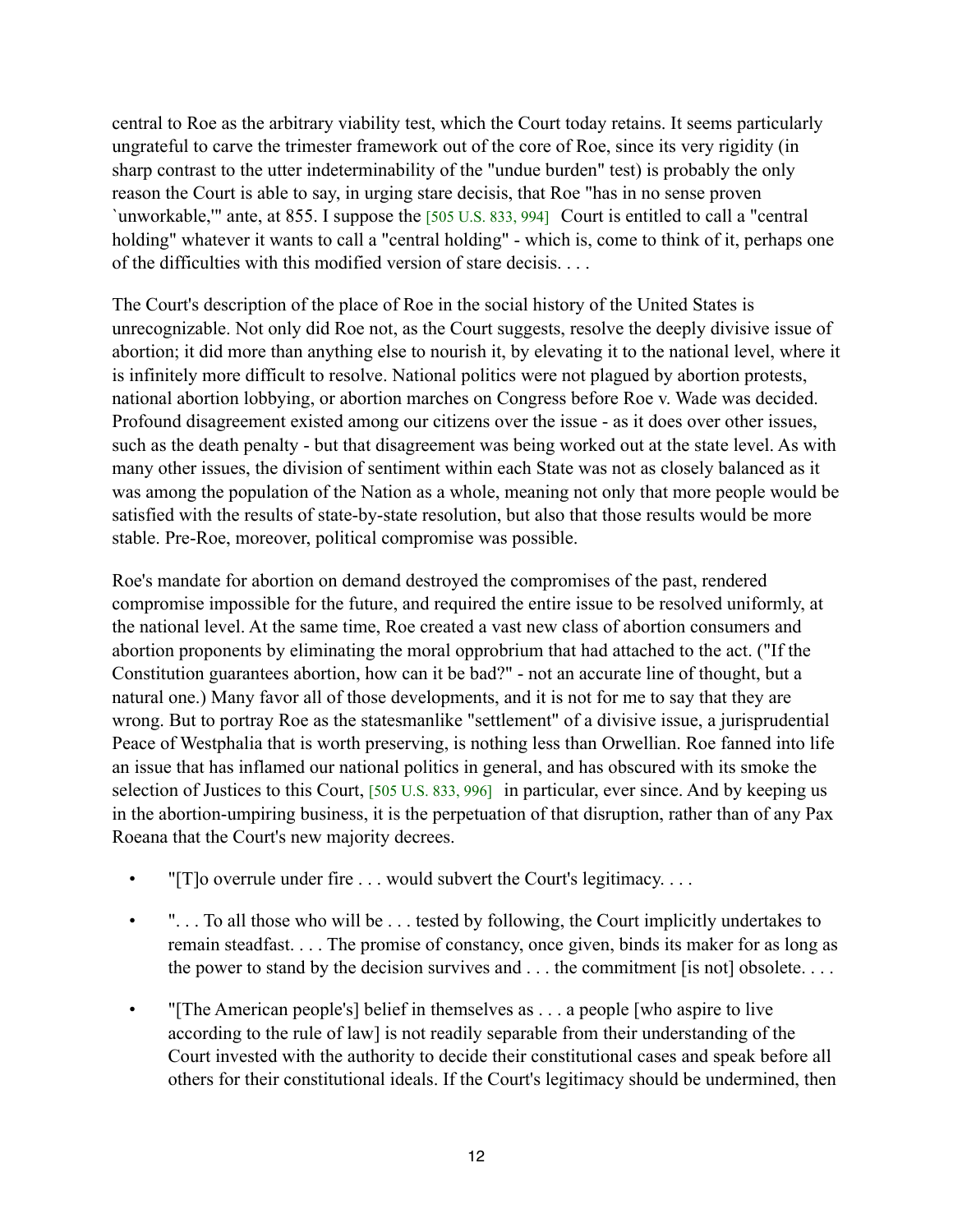so would the country be in its very ability to see itself through its constitutional ideals." Ante, at 867-868.

The Imperial Judiciary lives. It is instructive to compare this Nietzschean vision of us unelected, life-tenured judges - leading a Volk who will be "tested by following," and whose very "belief in themselves" is mystically bound up in their "understanding" of a Court that "speak[s] before all others for their constitutional ideals" - with the somewhat more modest role envisioned for these lawyers by the Founders.

"The judiciary  $\dots$  has  $\dots$  no direction either of the strength or of the wealth of the society, and can take no active resolution whatever. It may truly be said to have neither Force nor Will, but merely judgment. . . . " The Federalist No. 78, pp. 393-394 (G. Wills ed. 1982).

Or, again, to compare this ecstasy of a Supreme Court in which there is, especially on controversial matters, no [505 U.S. 833, 997] shadow of change or hint of alteration ("There is a limit to the amount of error that can plausibly be imputed to prior Courts," ante, at 866), with the more democratic views of a more humble man:

• "[T]he candid citizen must confess that, if the policy of the Government upon vital questions affecting the whole people is to be irrevocably fixed by decisions of the Supreme Court, . . . the people will have ceased to be their own rulers, having to that extent practically resigned their Government into the hands of that eminent tribunal." A. Lincoln, First Inaugural Address (Mar. 4, 1861), reprinted in Inaugural Addresses of the Presidents of the United States, S. Doc. No. 101-10, p. 139 (1989).

. . . .

But whether it would "subvert the Court's legitimacy" or not, the notion that we would decide a case differently from the way we otherwise would have in order to show that we can stand firm against public disapproval is frightening. It is a bad enough idea, even in the head of someone like me, who believes that the text of the Constitution, and our traditions, say what they say and there is no fiddling with them. But when it is in the mind of a Court that believes the Constitution [505 U.S. 833, 999] has an evolving meaning, see ante, at 848; that the Ninth Amendment's reference to "othe[r]" rights is not a disclaimer, but a charter for action, ibid.; and that the function of this Court is to "speak before all others for [the people's] constitutional ideals" unrestrained by meaningful text or tradition - then the notion that the Court must adhere to a decision for as long as the decision faces "great opposition" and the Court is "under fire" acquires a character of almost czarist arrogance. . . .

. . . . Instead of engaging in the hopeless task of predicting public perception - a job not for lawyers but for political campaign managers - the Justices should do what is legally right by asking two questions: (1) Was Roe correctly decided? (2) Has Roe succeeded in producing a settled body of law? If the answer to both questions is no, Roe should undoubtedly be overruled.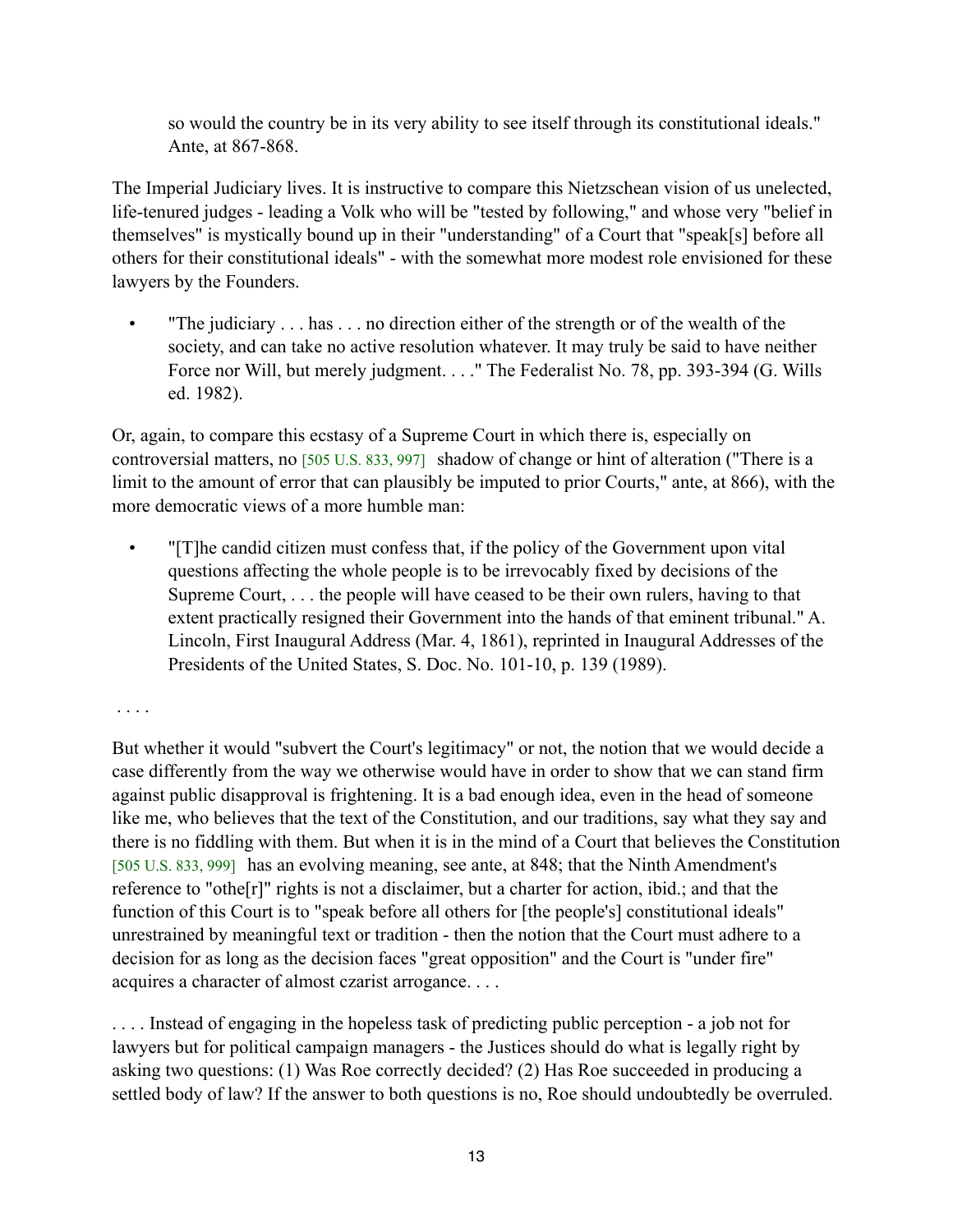. . . . What makes all this relevant to the bothersome application of "political pressure" against the Court are the twin facts that the American people love democracy and the American people are not fools. As long as this Court thought (and the people thought) that we Justices were doing essentially lawyers' work up here - reading text and discerning our society's traditional understanding of that text - the public pretty much left us alone. Texts and traditions are facts to study, not convictions to demonstrate about. But if in reality, our process of constitutional adjudication consists primarily of making value judgments; if we can ignore a long and clear tradition clarifying an ambiguous text, as we did, for example, five days ago in declaring unconstitutional invocations and benedictions at public high school graduation ceremonies, Lee v. Weisman, [505 U.S. 577 \(](http://caselaw.lp.findlaw.com/cgi-bin/getcase.pl?navby=case&court=us&vol=505&invol=577)1992); if, as I say, our pronouncement of constitutional law rests primarily on value [505 U.S. 833, 1001] judgments, then a free and intelligent people's attitude towards us can be expected to be (ought to be) quite different. The people know that their value judgments are quite as good as those taught in any law school - maybe better. If, indeed, the "liberties" protected by the Constitution are, as the Court says, undefined and unbounded, then the people should demonstrate, to protest that we do not implement their values instead of ours. Not only that, but the confirmation hearings for new Justices should deteriorate into questionand-answer sessions in which Senators go through a list of their constituents' most favored and most disfavored alleged constitutional rights, and seek the nominee's commitment to support or oppose them. Value judgments, after all, should be voted on, not dictated; and if our Constitution has somehow accidentally committed them to the Supreme Court, at least we can have a sort of plebiscite each time a new nominee to that body is put forward. JUSTICE BLACKMUN not only regards this prospect with equanimity, he solicits it. Ante, at 943.

#### \*\*\*

 . . . . It is no more realistic for us in this case than it was for him in that to think that an issue of the sort they both involved - an issue involving life and death, freedom and subjugation - can be "speedily and finally settled" by the Supreme Court, as President James Buchanan, in his inaugural address, said the issue of slavery in the territories would be. See Inaugural Addresses of the Presidents of the United States, S.Doc. No. 101-10, p. 126 (1989). Quite to the contrary, by foreclosing all democratic outlet for the deep passions this issue arouses, by banishing the issue from the political forum that gives all participants, even the losers, the satisfaction of a fair hearing and an honest fight, by continuing the imposition of a rigid national rule instead of allowing for regional differences, the Court merely prolongs and intensifies the anguish.

We should get out of this area, where we have no right to be, and where we do neither ourselves nor the country any good by remaining.

--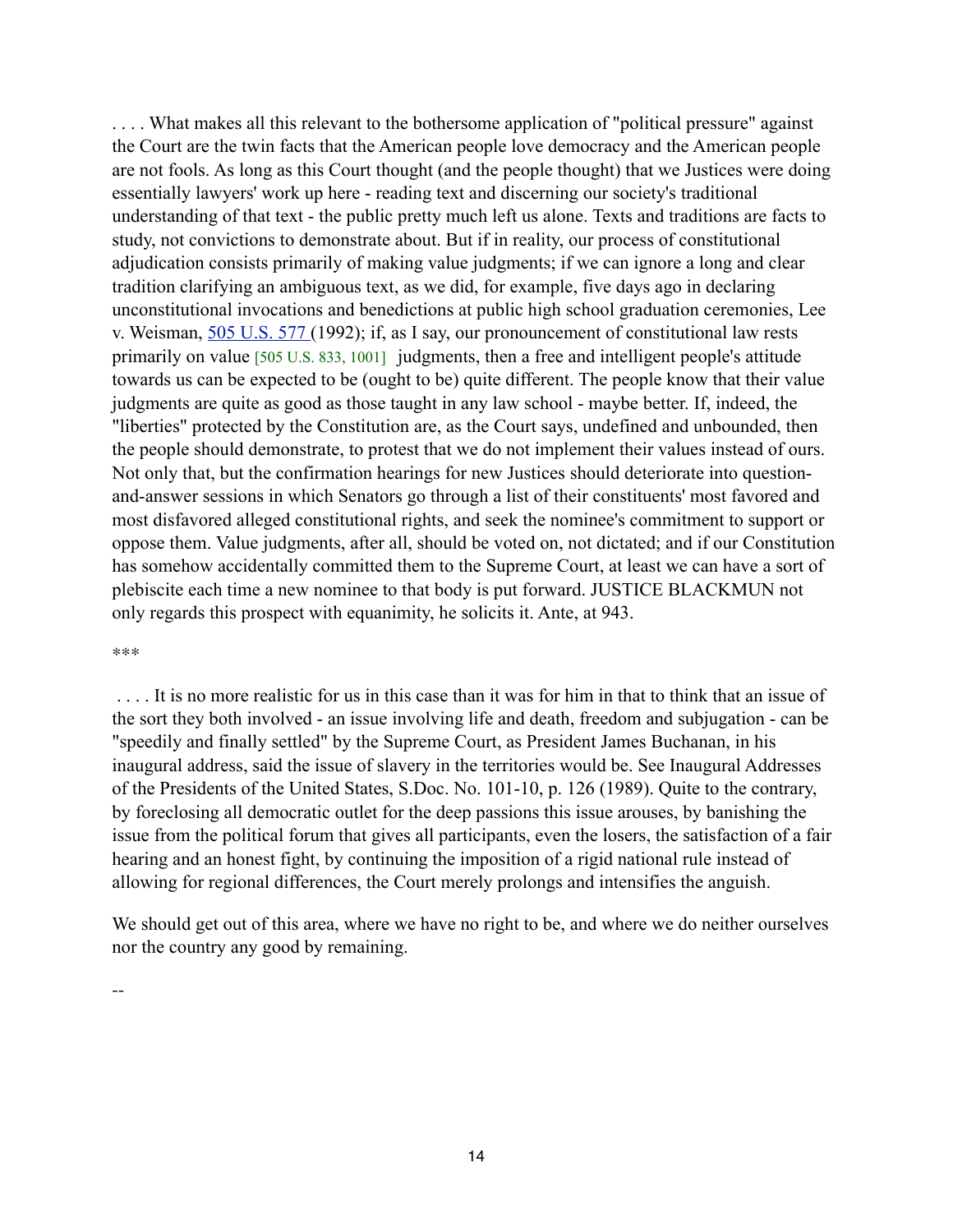## **U.S. Supreme Court**

#### **No. 96-110**

#### **WASHINGTON, et al., PETITIONERS v. HAROLD GLUCKSBERG et al.**

#### **on writ of certiorari to the united states court of appeals for the ninth circuit**

#### **[June 26, 1997]**

Chief Justice Rehnquist delivered the opinion of the Court.

The question presented in this case is whether Washington's prohibition against "caus[ing]" or "aid[ing]" a suicide offends the Fourteenth Amendment to the United States Constitution. We hold that it does not.

It has always been a crime to assist a suicide in the State of Washington. In 1854, Washington's first Territorial Legislature outlawed "assisting another in the commission of self murder."  $\frac{1}{1}$ Today, Washington law provides: "A person is guilty of promoting a suicide attempt when he knowingly causes or aids another person to attempt suicide." Wash. Rev. Code 9A.36.060(1) (1994). "Promoting a suicide attempt" is a felony, punishable by up to five years' imprisonment and up to a \$10,000 fine.  $\blacklozenge \blacklozenge 9A.36.060(2)$  and  $9A.20.021(1)(c)$ . At the same time, Washington's Natural Death Act, enacted in 1979, states that the "withholding or withdrawal of life sustaining treatment" at a patient's direction "shall not, for any purpose, constitute a suicide." Wash. Rev. Code �70.122.070(1). 2

Petitioners in this case are the State of Washington and its Attorney General. Respondents Harold Glucksberg, M. D., Abigail Halperin, M. D., Thomas A. Preston, M. D., and Peter Shalit, M. D., are physicians who practice in Washington. These doctors occasionally treat terminally ill, suffering patients, and declare that they would assist these patients in ending their lives if not for Washington's assisted suicide ban. [3 I](http://caselaw.lp.findlaw.com/scripts/getcase.pl?court=US&vol=521&invol=702#f3f2)n January 1994, respondents, along with three gravely ill, pseudonymous plaintiffs who have since died and Compassion in Dying, a nonprofit organization that counsels people considering physician assisted suicide, sued in the United States District Court, seeking a declaration that Wash Rev. Code 9A.36.060(1) (1994) is, on its face, unconstitutional. Compassion in Dying v. Washington, 850 F. Supp. 1454, 1459 (WD Wash. 1994). [4](http://caselaw.lp.findlaw.com/scripts/getcase.pl?court=US&vol=521&invol=702#f4f2) 

The plaintiffs asserted "the existence of a liberty interest protected by the Fourteenth Amendment which extends to a personal choice by a mentally competent, terminally ill adult to commit physician assisted suicide." Id., at 1459. Relying primarily on Planned Parenthood v. Casey, [505](http://caselaw.lp.findlaw.com/cgi-bin/getcase.pl?court=us&vol=505&invol=833)  [U.S. 833](http://caselaw.lp.findlaw.com/cgi-bin/getcase.pl?court=us&vol=505&invol=833) (1992), and Cruzan v. Director, Missouri Dept. of Health, [497 U.S. 261](http://caselaw.lp.findlaw.com/cgi-bin/getcase.pl?court=us&vol=497&invol=261) (1990), the District Court agreed, 850 F. Supp., at 1459-1462, and concluded that Washington's assisted suicide ban is unconstitutional because it "places an undue burden on the exercise of [that] constitutionally protected liberty interest." Id., at 1465. [5](http://caselaw.lp.findlaw.com/scripts/getcase.pl?court=US&vol=521&invol=702#f5f2) The District Court also decided that the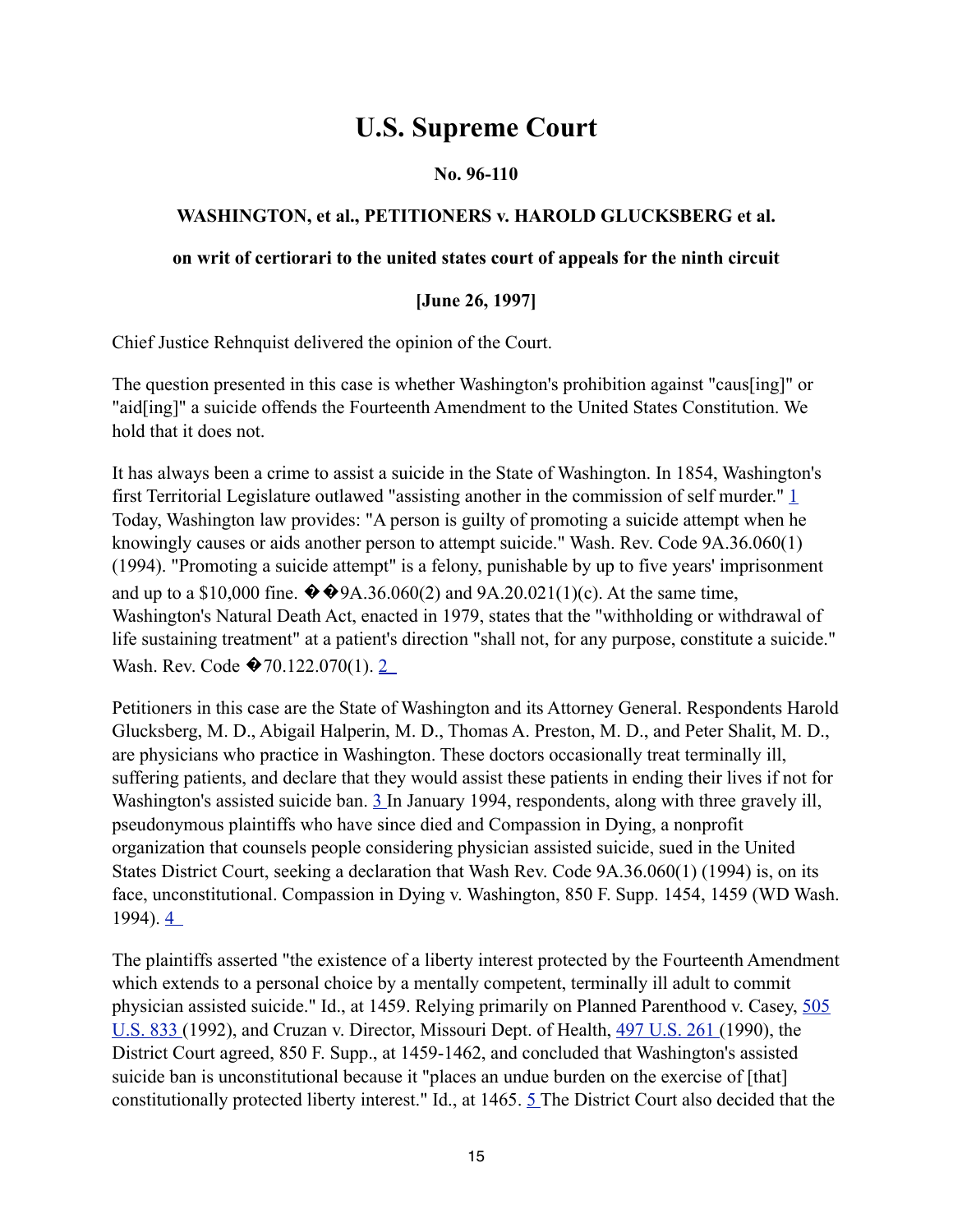Washington statute violated the Equal Protection Clause's requirement that "`all persons similarly situated . . . be treated alike." Id., at 1466 (quoting Cleburne v. Cleburne Living Center, Inc., [473](http://caselaw.lp.findlaw.com/cgi-bin/getcase.pl?court=us&vol=473&invol=432#439) [U.S. 432, 439](http://caselaw.lp.findlaw.com/cgi-bin/getcase.pl?court=us&vol=473&invol=432#439) (1985)).

A panel of the Court of Appeals for the Ninth Circuit reversed, emphasizing that "[i]n the two hundred and five years of our existence no constitutional right to aid in killing oneself has ever been asserted and upheld by a court of final jurisdiction." Compassion in Dying v. Washington, 49 F. 3d 586, 591 (1995). The Ninth Circuit reheard the case en banc, reversed the panel's decision, and affirmed the District Court. Compassion in Dying v. Washington, 79 F. 3d 790, 798 (1996). Like the District Court, the en banc Court of Appeals emphasized our Casey and Cruzan decisions. 79 F. 3d, at 813-816. The court also discussed what it described as "historical" and "current societal attitudes" toward suicide and assisted suicide, id., at 806-812, and concluded that "the Constitution encompasses a due process liberty interest in controlling the time and manner of one's death--that there is, in short, a constitutionally recognized `right to die.' " Id., at 816. After "[w]eighing and then balancing" this interest against Washington's various interests, the court held that the State's assisted suicide ban was unconstitutional "as applied to terminally ill competent adults who wish to hasten their deaths with medication prescribed by their physicians." Id., at 836, 837. [6 T](http://caselaw.lp.findlaw.com/scripts/getcase.pl?court=US&vol=521&invol=702#f6f2)he court did not reach the District Court's equal protection holding. Id., at 838.  $\angle$ We granted certiorari, 519 U.S.  $\angle$  (1996), and now reverse...

#### **II**

The Due Process Clause guarantees more than fair process, and the "liberty" it protects includes more than the absence of physical restraint. Collins v. Harker Heights, [503 U.S. 115, 125 \(](http://caselaw.lp.findlaw.com/cgi-bin/getcase.pl?court=us&vol=503&invol=115#125)1992) (Due Process Clause "protects individual liberty against `certain government actions regardless of the fairness of the procedures used to implement them' ") (quoting Daniels v. Williams, [474](http://caselaw.lp.findlaw.com/cgi-bin/getcase.pl?court=us&vol=474&invol=327#331)  [U.S. 327, 331](http://caselaw.lp.findlaw.com/cgi-bin/getcase.pl?court=us&vol=474&invol=327#331) (1986)). The Clause also provides heightened protection against government interference with certain fundamental rights and liberty interests. Reno v. Flores, [507 U.S. 292,](http://caselaw.lp.findlaw.com/cgi-bin/getcase.pl?court=us&vol=507&invol=292#301)  [301](http://caselaw.lp.findlaw.com/cgi-bin/getcase.pl?court=us&vol=507&invol=292#301) -302 (1993); Casey, [505 U.S., at 851 .](http://caselaw.lp.findlaw.com/cgi-bin/getcase.pl?navby=volpage&court=us&vol=505&page=851#851) In a long line of cases, we have held that, in addition to the specific freedoms protected by the Bill of Rights, the "liberty" specially protected by the Due Process Clause includes the rights to marry, Loving v. Virginia, [388 U.S. 1 \(](http://caselaw.lp.findlaw.com/cgi-bin/getcase.pl?court=us&vol=388&invol=1)1967); to have children, Skinner v. Oklahoma ex rel. Williamson, [316 U.S. 535](http://caselaw.lp.findlaw.com/cgi-bin/getcase.pl?court=us&vol=316&invol=535) (1942); to direct the education and upbringing of one's children, Meyer v. Nebraska, [262 U.S. 390 \(](http://caselaw.lp.findlaw.com/cgi-bin/getcase.pl?court=us&vol=262&invol=390)1923); Pierce v. Society of Sisters, [268 U.S. 510](http://caselaw.lp.findlaw.com/cgi-bin/getcase.pl?court=us&vol=268&invol=510) (1925); to marital privacy, Griswold v. Connecticut, [381 U.S. 479](http://caselaw.lp.findlaw.com/cgi-bin/getcase.pl?court=us&vol=381&invol=479) (1965); to use contraception, ibid; Eisenstadt v. Baird, [405 U.S. 438](http://caselaw.lp.findlaw.com/cgi-bin/getcase.pl?court=us&vol=405&invol=438) (1972); to bodily integrity, Rochin v. California, [342 U.S. 165 \(](http://caselaw.lp.findlaw.com/cgi-bin/getcase.pl?court=us&vol=342&invol=165)1952), and to abortion, Casey, supra. We have also assumed, and strongly suggested, that the Due Process Clause protects the traditional right to refuse unwanted lifesaving medical treatment. Cruzan, [497 U.S., at 278](http://caselaw.lp.findlaw.com/cgi-bin/getcase.pl?navby=volpage&court=us&vol=497&page=278#278) -279.

But we "ha[ve] always been reluctant to expand the concept of substantive due process because guideposts for responsible decision making in this unchartered area are scarce and open ended." Collins, [503 U.S., at 125 .](http://caselaw.lp.findlaw.com/cgi-bin/getcase.pl?navby=volpage&court=us&vol=503&page=125#125) By extending constitutional protection to an asserted right or liberty interest, we, to a great extent, place the matter outside the arena of public debate and legislative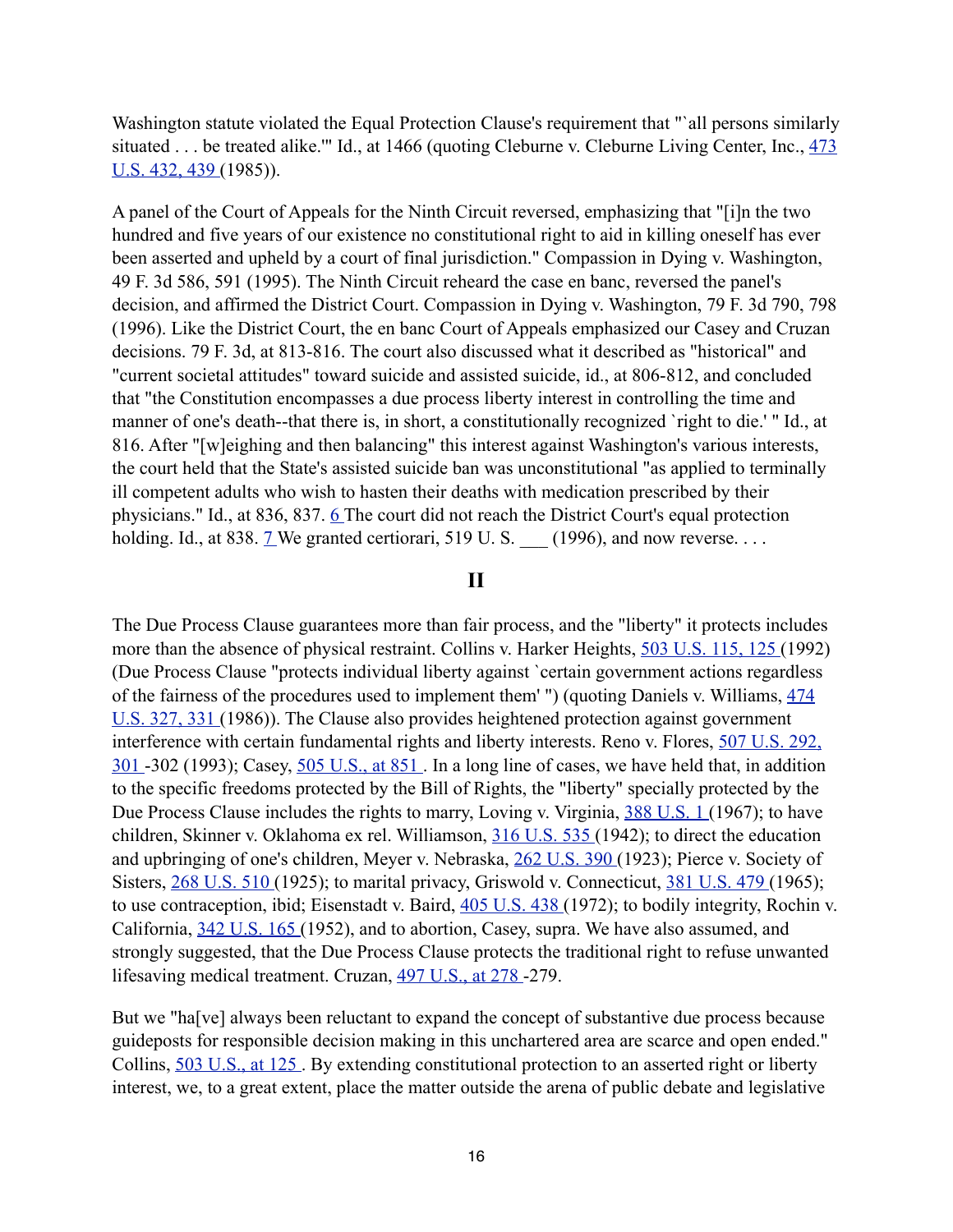action. We must therefore "exercise the utmost care whenever we are asked to break new ground in this field," ibid, lest the liberty protected by the Due Process Clause be subtly transformed into the policy preferences of the members of this Court, Moore,  $431$  U.S., at 502 (plurality opinion).

Our established method of substantive due process analysis has two primary features: First, we have regularly observed that the Due Process Clause specially protects those fundamental rights and liberties which are, objectively, "deeply rooted in this Nation's history and tradition," id., at 503 (plurality opinion); Snyder v. Massachusetts, [291 U.S. 97, 105 \(](http://caselaw.lp.findlaw.com/cgi-bin/getcase.pl?court=us&vol=291&invol=97#105)1934) ("so rooted in the traditions and conscience of our people as to be ranked as fundamental"), and "implicit in the concept of ordered liberty," such that "neither liberty nor justice would exist if they were sacrificed," Palko v. Connecticut, 302 U.S. 319, 325, 326 (1937). Second, we have required in substantive due process cases a "careful description" of the asserted fundamental liberty interest. Flores, supra, at 302; Collins, supra, at 125; Cruzan, supra, at 277-278. Our Nation's history, legal traditions, and practices thus provide the crucial "guideposts for responsible decision making," Collins, supra, at 125, that direct and restrain our exposition of the Due Process Clause. As we stated recently in Flores, the Fourteenth Amendment "forbids the government to infringe . . . `fundamental' liberty interests at all, no matter what process is provided, unless the infringement is narrowly tailored to serve a compelling state interest." [507 U.S., at 302](http://caselaw.lp.findlaw.com/cgi-bin/getcase.pl?navby=volpage&court=us&vol=507&page=302#302) .

Justice Souter, relying on Justice Harlan's dissenting opinion in Poe v. Ullman, would largely abandon this restrained methodology, and instead ask "whether [Washington's] statute sets up one of those `arbitrary impositions' or `purposeless restraints' at odds with the Due Process Clause of the Fourteenth Amendment," post, at 1 (quoting Poe, [367 U.S. 497, 543 \(](http://caselaw.lp.findlaw.com/cgi-bin/getcase.pl?court=us&vol=367&invol=497#543)1961) (Harlan, J., dissenting)). [17 I](http://caselaw.lp.findlaw.com/scripts/getcase.pl?court=US&vol=521&invol=702#f17f2)n our view, however, the development of this Court's substantive due process jurisprudence, described briefly above, supra, at 15, has been a process whereby the outlines of the "liberty" specially protected by the Fourteenth Amendment--never fully clarified, to be sure, and perhaps not capable of being fully clarified--have at least been carefully refined by concrete examples involving fundamental rights found to be deeply rooted in our legal tradition. This approach tends to rein in the subjective elements that are necessarily present in due process judicial review. In addition, by establishing a threshold requirement--that a challenged state action implicate a fundamental right--before requiring more than a reasonable relation to a legitimate state interest to justify the action, it avoids the need for complex balancing of competing interests in every case.

Turning to the claim at issue here, the Court of Appeals stated that "[p]roperly analyzed, the first issue to be resolved is whether there is a liberty interest in determining the time and manner of one's death," 79 F. 3d, at 801, or, in other words, "[i]s there a right to die?," id., at 799. Similarly, respondents assert a "liberty to choose how to die" and a right to "control of one's final days," Brief for Respondents 7, and describe the asserted liberty as "the right to choose a humane, dignified death," id., at 15, and "the liberty to shape death," id., at 18. As noted above, we have a tradition of carefully formulating the interest at stake in substantive due process cases. For example, although Cruzan is often described as a "right to die" case, see 79 F. 3d, at 799; post, at 9 (Stevens, J., concurring in judgment) (Cruzan recognized "the more specific interest in making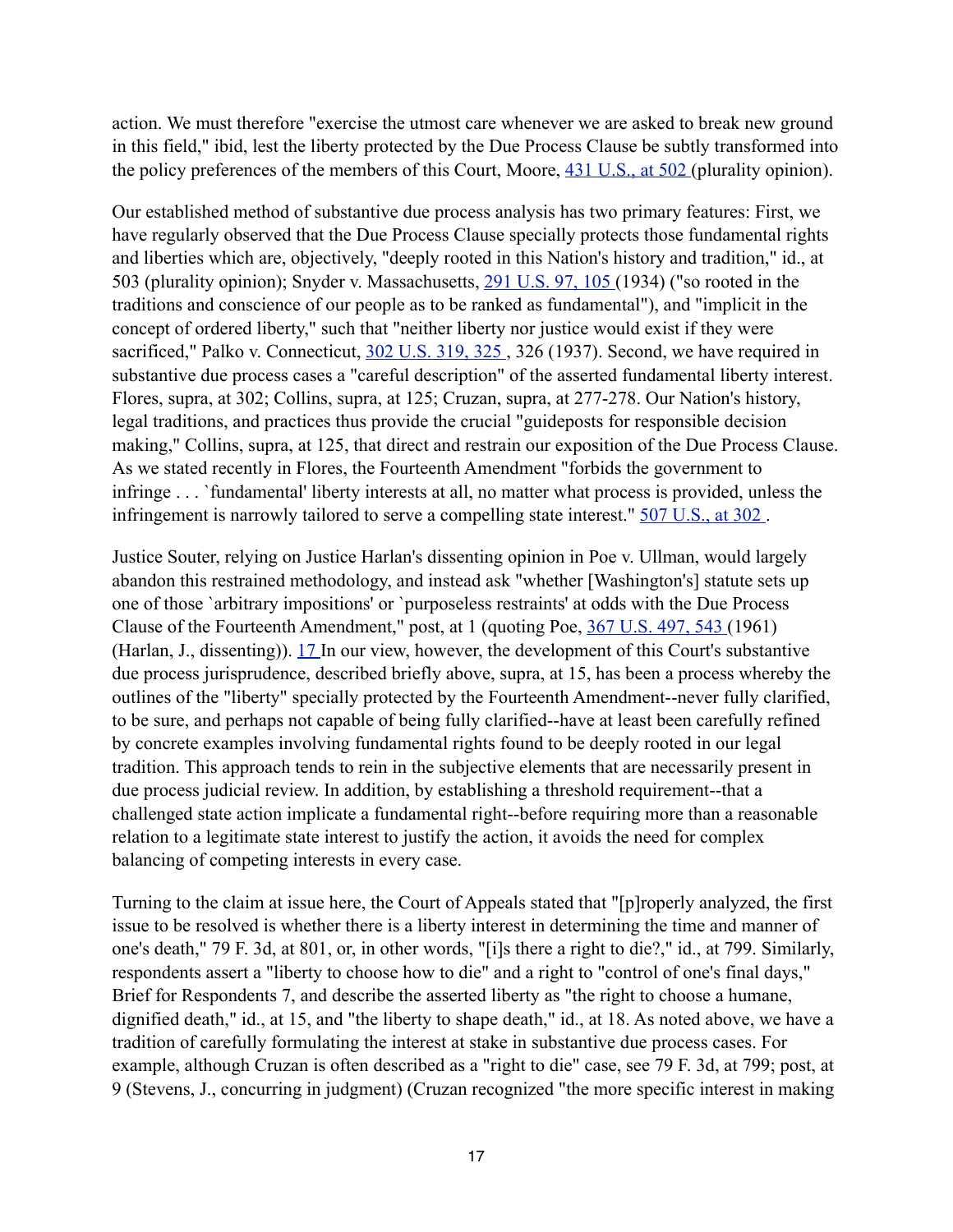decisions about how to confront an imminent death"), we were, in fact, more precise: we assumed that the Constitution granted competent persons a "constitutionally protected right to refuse lifesaving hydration and nutrition." Cruzan, [497 U.S., at 279 ;](http://caselaw.lp.findlaw.com/cgi-bin/getcase.pl?navby=volpage&court=us&vol=497&page=279#279) id., at 287 (O'Connor, J., concurring) ("[A] liberty interest in refusing unwanted medical treatment may be inferred from our prior decisions"). The Washington statute at issue in this case prohibits "aid[ing] another person to attempt suicide," Wash. Rev. Code  $\bigotimes$ 9A.36.060(1) (1994), and, thus, the question before us is whether the "liberty" specially protected by the Due Process Clause includes a right to commit suicide which itself includes a right to assistance in doing so. 18

We now inquire whether this asserted right has any place in our Nation's traditions. Here, as discussed above, supra, at 4-15, we are confronted with a consistent and almost universal tradition that has long rejected the asserted right, and continues explicitly to reject it today, even for terminally ill, mentally competent adults. To hold for respondents, we would have to reverse centuries of legal doctrine and practice, and strike down the considered policy choice of almost every State. See Jackman v. Rosenbaum Co., [260 U.S. 22, 31](http://caselaw.lp.findlaw.com/cgi-bin/getcase.pl?court=us&vol=260&invol=22#31) (1922) ("If a thing has been practiced for two hundred years by common consent, it will need a strong case for the Fourteenth Amendment to affect it"); Flores, [507 U.S., at 303 \(](http://caselaw.lp.findlaw.com/cgi-bin/getcase.pl?navby=volpage&court=us&vol=507&page=303#303)%The mere novelty of such a claim is reason enough to doubt that `substantive due process' sustains it").

Respondents contend, however, that the liberty interest they assert is consistent with this Court's substantive due process line of cases, if not with this Nation's history and practice. Pointing to Casey and Cruzan, respondents read our jurisprudence in this area as reflecting a general tradition of "self sovereignty," Brief of Respondents 12, and as teaching that the "liberty" protected by the Due Process Clause includes "basic and intimate exercises of personal autonomy," id., at 10; see Casey, [505 U.S., at 847](http://caselaw.lp.findlaw.com/cgi-bin/getcase.pl?navby=volpage&court=us&vol=505&page=847#847) ("It is a promise of the Constitution that there is a realm of personal liberty which the government may not enter"). According to respondents, our liberty jurisprudence, and the broad, individualistic principles it reflects, protects the "liberty of competent, terminally ill adults to make end of life decisions free of undue government interference." Brief for Respondents 10. The question presented in this case, however, is whether the protections of the Due Process Clause include a right to commit suicide with another's assistance. With this "careful description" of respondents' claim in mind, we turn to Casey and Cruzan.

In Cruzan, we considered whether Nancy Beth Cruzan, who had been severely injured in an automobile accident and was in a persistive vegetative state, "ha[d] a right under the United States Constitution which would require the hospital to withdraw life sustaining treatment" at her parents' request. Cruzan, 497 U.S., at 269. We began with the observation that "[a]t common law, even the touching of one person by another without consent and without legal justification was a battery." Ibid. We then discussed the related rule that "informed consent is generally required for medical treatment." Ibid. After reviewing a long line of relevant state cases, we concluded that "the common law doctrine of informed consent is viewed as generally encompassing the right of a competent individual to refuse medical treatment." Id., at 277. Next, we reviewed our own cases on the subject, and stated that "[t]he principle that a competent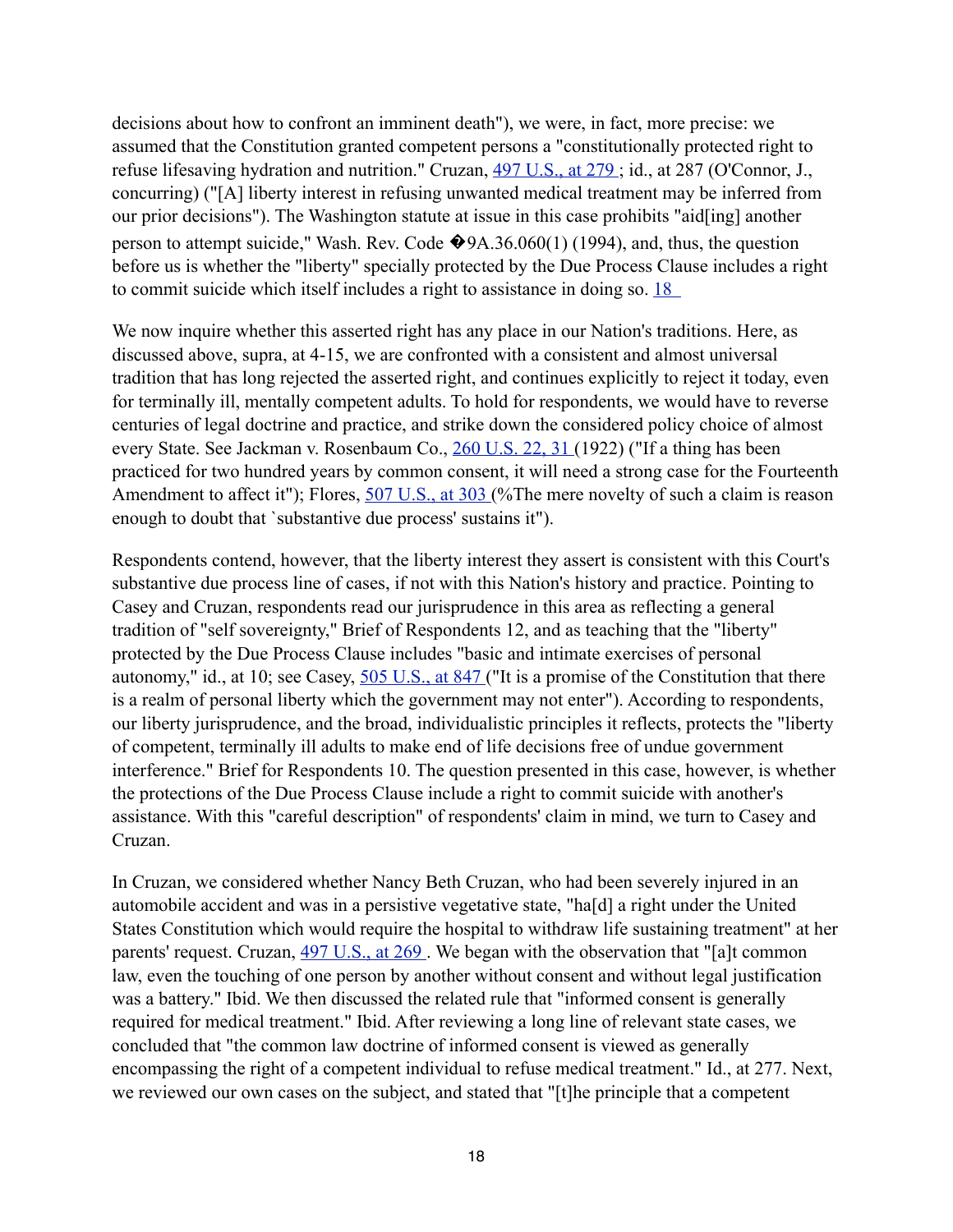person has a constitutionally protected liberty interest in refusing unwanted medical treatment may be inferred from our prior decisions." Id., at 278. Therefore, "for purposes of [that] case, we assume[d] that the United States Constitution would grant a competent person a constitutionally protected right to refuse lifesaving hydration and nutrition." Id., at 279; see id., at 287 (O'Connor, J., concurring). We concluded that, notwithstanding this right, the Constitution permitted Missouri to require clear and convincing evidence of an incompetent patient's wishes concerning the withdrawal of life sustaining treatment. Id., at 280-281.

Respondents contend that in Cruzan we "acknowledged that competent, dying persons have the right to direct the removal of life sustaining medical treatment and thus hasten death," Brief for Respondents 23, and that "the constitutional principle behind recognizing the patient's liberty to direct the withdrawal of artificial life support applies at least as strongly to the choice to hasten impending death by consuming lethal medication," id., at 26. Similarly, the Court of Appeals concluded that "Cruzan, by recognizing a liberty interest that includes the refusal of artificial provision of life sustaining food and water, necessarily recognize[d] a liberty interest in hastening one's own death." 79 F. 3d, at 816.

The right assumed in Cruzan, however, was not simply deduced from abstract concepts of personal autonomy. Given the common law rule that forced medication was a battery, and the long legal tradition protecting the decision to refuse unwanted medical treatment, our assumption was entirely consistent with this Nation's history and constitutional traditions. The decision to commit suicide with the assistance of another may be just as personal and profound as the decision to refuse unwanted medical treatment, but it has never enjoyed similar legal protection. Indeed, the two acts are widely and reasonably regarded as quite distinct. See Quill v. Vacco, post, at 5-13. In Cruzan itself, we recognized that most States outlawed assisted suicide--and even more do today--and we certainly gave no intimation that the right to refuse unwanted medical treatment could be somehow transmuted into a right to assistance in committing suicide. [497 U.S., at 280](http://caselaw.lp.findlaw.com/cgi-bin/getcase.pl?navby=volpage&court=us&vol=497&page=280#280) .

Respondents also rely on Casey. There, the Court's opinion concluded that "the essential holding of Roe v. Wade should be retained and once again reaffirmed." Casey, [505 U.S., at 846](http://caselaw.lp.findlaw.com/cgi-bin/getcase.pl?navby=volpage&court=us&vol=505&page=846#846) . We held, first, that a woman has a right, before her fetus is viable, to an abortion "without undue interference from the State"; second, that States may restrict post-viability abortions, so long as exceptions are made to protect a woman's life and health; and third, that the State has legitimate interests throughout a pregnancy in protecting the health of the woman and the life of the unborn child. Ibid. In reaching this conclusion, the opinion discussed in some detail this Court's substantive due process tradition of interpreting the Due Process Clause to protect certain fundamental rights and "personal decisions relating to marriage, procreation, contraception, family relationships, child rearing, and education," and noted that many of those rights and liberties "involv[e] the most intimate and personal choices a person may make in a lifetime." Id., at 851.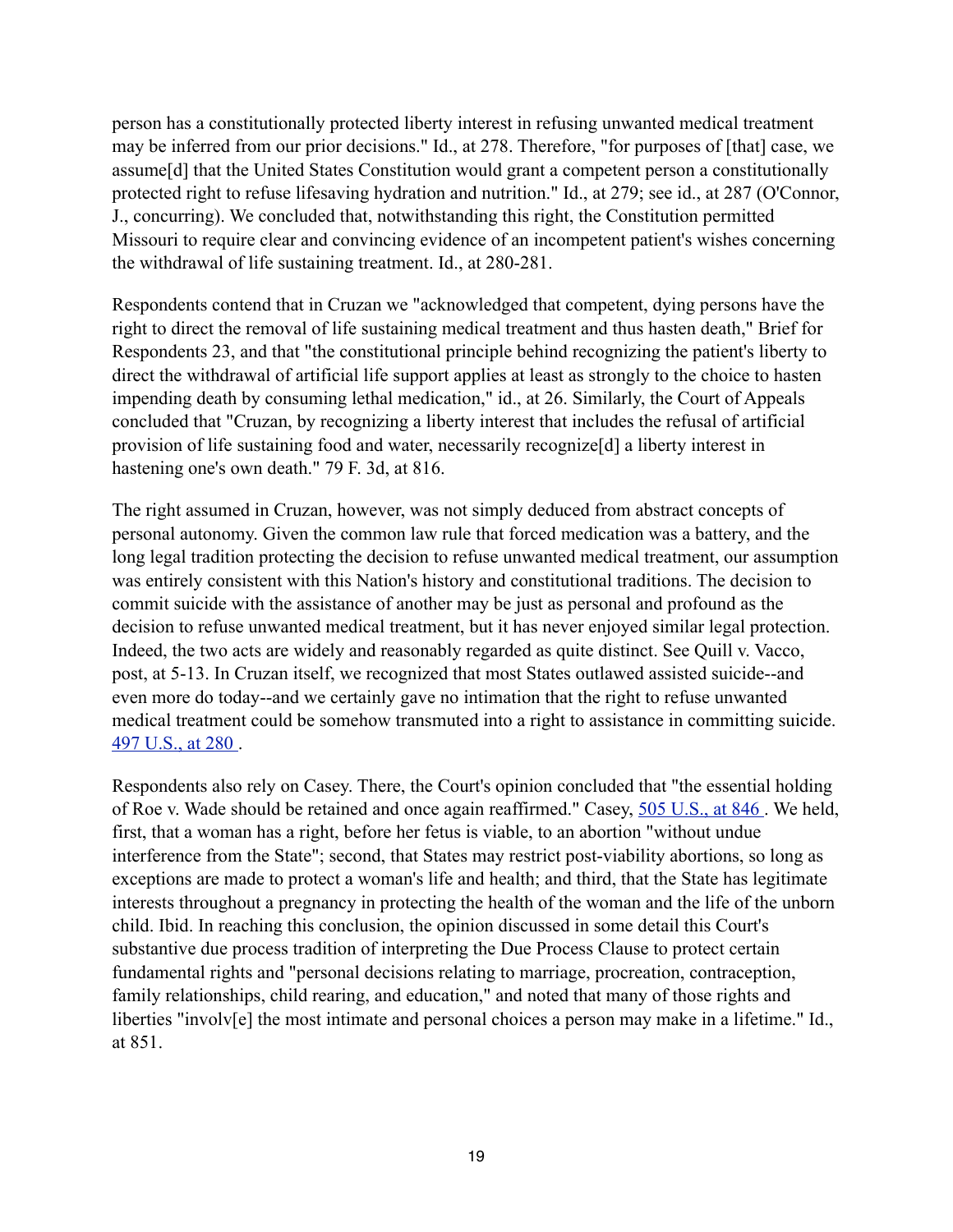The Court of Appeals, like the District Court, found Casey "`highly instructive'" and "`almost prescriptive'" for determining "`what liberty interest may inhere in a terminally ill person's choice to commit suicide'":

"Like the decision of whether or not to have an abortion, the decision how and when to die is one of `the most intimate and personal choices a person may make in a lifetime,' a choice `central to personal dignity and autonomy.' " 79 F. 3d, at 813-814.

Similarly, respondents emphasize the statement in Casey that:

At the heart of liberty is the right to define one's own concept of existence, of meaning, of the universe, and of the mystery of human life. Beliefs about these matters could not define the attributes of personhood were they formed under compulsion of the State.", [505 U.S., at 851](http://caselaw.lp.findlaw.com/cgi-bin/getcase.pl?navby=volpage&court=us&vol=505&page=851#851) .

Brief for Respondents 12. By choosing this language, the Court's opinion in Casey described, in a general way and in light of our prior cases, those personal activities and decisions that this Court has identified as so deeply rooted in our history and traditions, or so fundamental to our concept of constitutionally ordered liberty, that they are protected by the Fourteenth Amendment. [19 T](http://caselaw.lp.findlaw.com/scripts/getcase.pl?court=US&vol=521&invol=702#f19f2)he opinion moved from the recognition that liberty necessarily includes freedom of conscience and belief about ultimate considerations to the observation that "though the abortion decision may originate within the zone of conscience and belief, it is more than a philosophic exercise." Casey, [505 U.S., at 852 \(](http://caselaw.lp.findlaw.com/cgi-bin/getcase.pl?navby=volpage&court=us&vol=505&page=852#852)emphasis added). That many of the rights and liberties protected by the Due Process Clause sound in personal autonomy does not warrant the sweeping conclusion that any and all important, intimate, and personal decisions are so protected, San Antonio Independent School Dist. v. Rodriguez, [411 U.S. 1, 33](http://caselaw.lp.findlaw.com/cgi-bin/getcase.pl?court=us&vol=411&invol=1#33) -35 (1973), and Casey did not suggest otherwise.

The history of the law's treatment of assisted suicide in this country has been and continues to be one of the rejection of nearly all efforts to permit it. That being the case, our decisions lead us to conclude that the asserted "right" to assistance in committing suicide is not a fundamental liberty interest protected by the Due Process Clause. The Constitution also requires, however, that Washington's assisted suicide ban be rationally related to legitimate government interests. See Heller v. Doe, [509 U.S. 312, 319 -](http://caselaw.lp.findlaw.com/cgi-bin/getcase.pl?court=us&vol=509&invol=312#319) 320 (1993); Flores, 507 U.S., at 305. This requirement is unquestionably met here. As the court below recognized, 79 F. 3d, at 816-817, [20](http://caselaw.lp.findlaw.com/scripts/getcase.pl?court=US&vol=521&invol=702#f20f2) Washington's assisted suicide ban implicates a number of state interests. [21 S](http://caselaw.lp.findlaw.com/scripts/getcase.pl?court=US&vol=521&invol=702#f21f2)ee 49 F. 3d, at 592-593; Brief for State of California et al. as Amici Curiae 26-29; Brief for United States as Amicus Curiae 16-27.

First, Washington has an "unqualified interest in the preservation of human life." Cruzan, [497](http://caselaw.lp.findlaw.com/cgi-bin/getcase.pl?navby=volpage&court=us&vol=497&page=282#282)  [U.S., at 282](http://caselaw.lp.findlaw.com/cgi-bin/getcase.pl?navby=volpage&court=us&vol=497&page=282#282) . The State's prohibition on assisted suicide, like all homicide laws, both reflects and advances its commitment to this interest. See id., at 280; Model Penal Code �210.5, Comment 5, at 100 ("[T]he interests in the sanctity of life that are represented by the criminal homicide laws are threatened by one who expresses a willingness to participate in taking the life of another"). [22 T](http://caselaw.lp.findlaw.com/scripts/getcase.pl?court=US&vol=521&invol=702#f22f2)his interest is symbolic and aspirational as well as practical: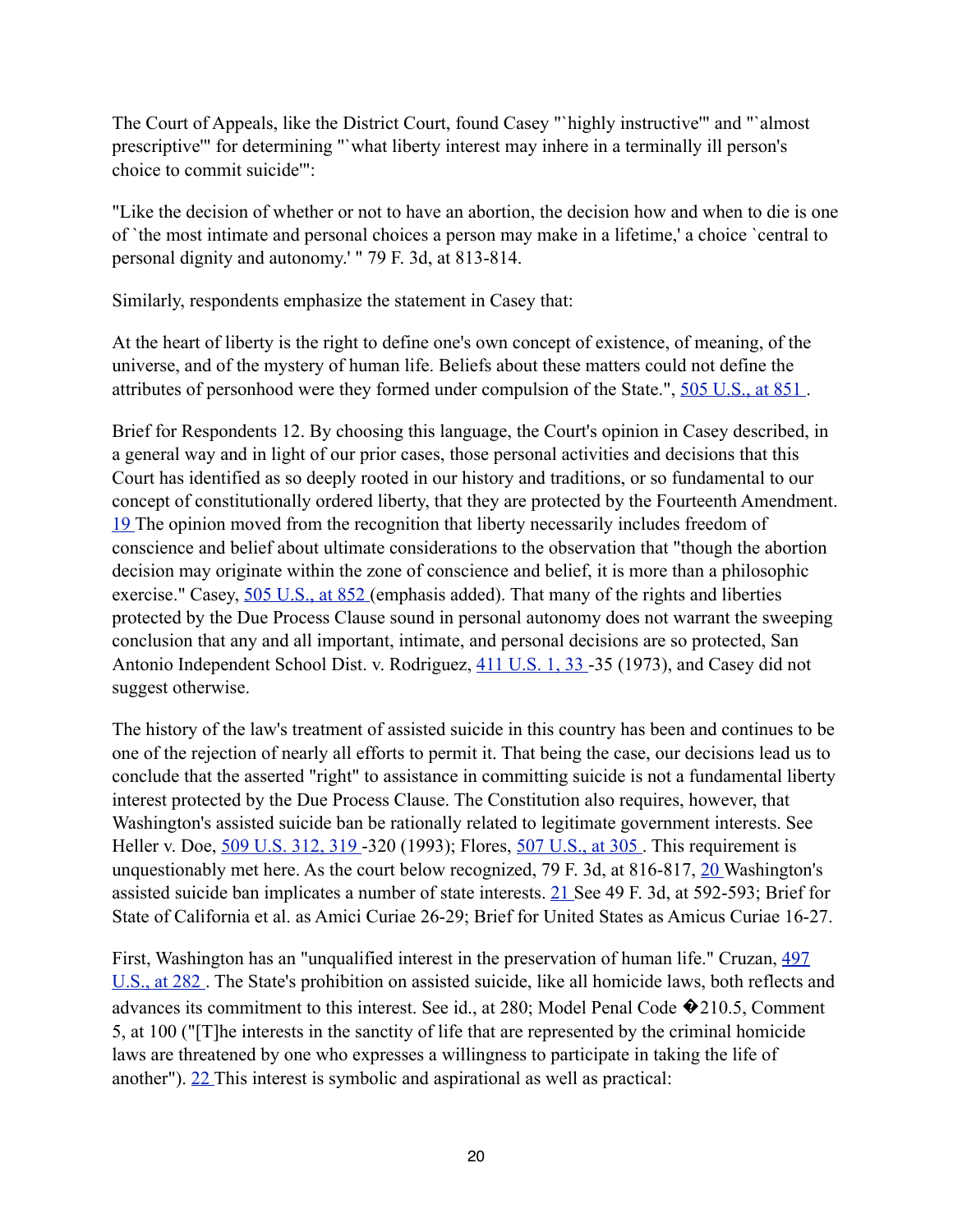• "While suicide is no longer prohibited or penalized, the ban against assisted suicide and euthanasia shores up the notion of limits in human relationships. It reflects the gravity with which we view the decision to take one's own life or the life of another, and our reluctance to encourage or promote these decisions." New York Task Force 131-132.

Respondents admit that "[t]he State has a real interest in preserving the lives of those who can still contribute to society and enjoy life." Brief for Respondents 35, n. 23. The Court of Appeals also recognized Washington's interest in protecting life, but held that the "weight" of this interest depends on the "medical condition and the wishes of the person whose life is at stake." 79 F. 3d, at 817. Washington, however, has rejected this sliding scale approach and, through its assisted suicide ban, insists that all persons' lives, from beginning to end, regardless of physical or mental condition, are under the full protection of the law. See United States v. Rutherford, [442 U.S. 544,](http://caselaw.lp.findlaw.com/cgi-bin/getcase.pl?court=us&vol=442&invol=544#558) [558](http://caselaw.lp.findlaw.com/cgi-bin/getcase.pl?court=us&vol=442&invol=544#558) (1979) (". . . Congress could reasonably have determined to protect the terminally ill, no less than other patients, from the vast range of self styled panaceas that inventive minds can devise"). As we have previously affirmed, the States "may properly decline to make judgments about the `quality' of life that a particular individual may enjoy," Cruzan, 497 U. S., at 282. This remains true, as Cruzan makes clear, even for those who are near death.

Relatedly, all admit that suicide is a serious public health problem, especially among persons in otherwise vulnerable groups. See Washington State Dept. of Health, Annual Summary of Vital Statistics 1991, pp. 29-30 (Oct. 1992) (suicide is a leading cause of death in Washington of those between the ages of 14 and 54); New York Task Force 10, 23-33 (suicide rate in the general population is about one percent, and suicide is especially prevalent among the young and the elderly). The State has an interest in preventing suicide, and in studying, identifying, and treating its causes. See 79 F. 3d, at 820; id., at 854 (Beezer, J., dissenting) ("The state recognizes suicide as a manifestation of medical and psychological anguish"); Marzen 107-146.

Those who attempt suicide--terminally ill or not--often suffer from depression or other mental disorders. See New York Task Force 13-22, 126-128 (more than 95% of those who commit suicide had a major psychiatric illness at the time of death; among the terminally ill, uncontrolled pain is a "risk factor" because it contributes to depression); Physician Assisted Suicide and Euthanasia in the Netherlands: A Report of Chairman Charles T. Canady to the Subcommittee on the Constitution of the House Committee on the Judiciary, 104th Cong., 2d Sess., 10-11 (Comm. Print 1996); cf. Back, Wallace, Starks, & Pearlman, Physician Assisted Suicide and Euthanasia in Washington State, 275 JAMA 919, 924 (1996) ("[I]ntolerable physical symptoms are not the reason most patients request physician assisted suicide or euthanasia"). Research indicates, however, that many people who request physician assisted suicide withdraw that request if their depression and pain are treated. H. Hendin, Seduced by Death: Doctors, Patients and the Dutch Cure 24-25 (1997) (suicidal, terminally ill patients "usually respond well to treatment for depressive illness and pain medication and are then grateful to be alive"); New York Task Force 177-178. The New York Task Force, however, expressed its concern that, because depression is difficult to diagnose, physicians and medical professionals often fail to respond adequately to seriously ill patients' needs. Id., at 175. Thus, legal physician assisted suicide could make it more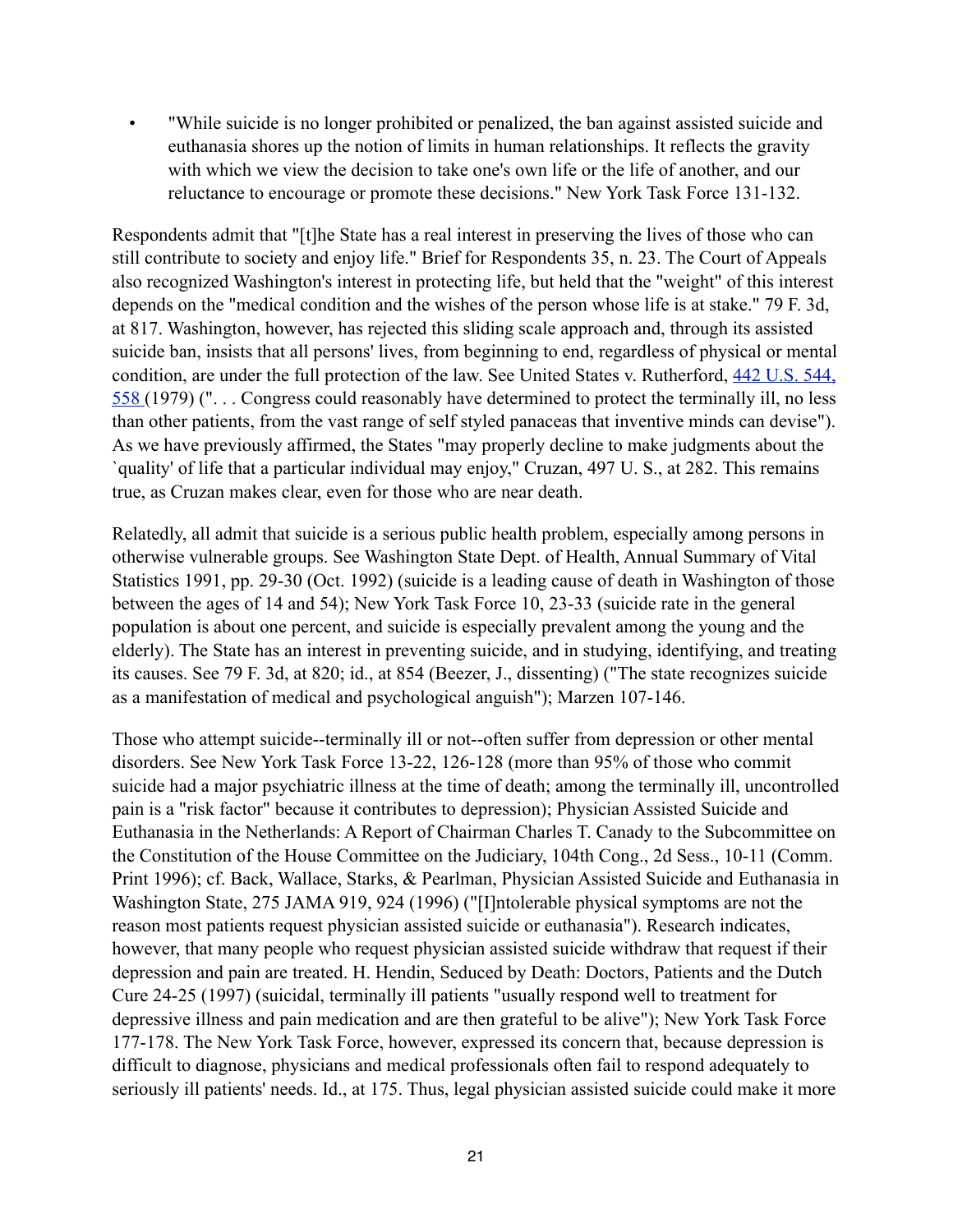difficult for the State to protect depressed or mentally ill persons, or those who are suffering from untreated pain, from suicidal impulses.

The State also has an interest in protecting the integrity and ethics of the medical profession. In contrast to the Court of Appeals' conclusion that %the integrity of the medical profession would [not] be threatened in any way by [physician assisted suicide]," 79 F. 3d, at 827, the American Medical Association, like many other medical and physicians' groups, has concluded that "[p] physician assisted suicide is fundamentally incompatible with the physician's role as healer." American Medical Association, Code of Ethics  $\hat{\mathbf{\triangledown}}$  2.211 (1994); see Council on Ethical and Judicial Affairs, Decisions Near the End of Life, 267 JAMA 2229, 2233 (1992) ("[T]he societal risks of involving physicians in medical interventions to cause patients' deaths is too great"); New York Task Force 103-109 (discussing physicians' views). And physician assisted suicide could, it is argued, undermine the trust that is essential to the doctor patient relationship by blurring the time honored line between healing and harming. Assisted Suicide in the United States, Hearing before the Subcommittee on the Constitution of the House Committee on the Judiciary, 104th Cong., 2d Sess., 355-356 (1996) (testimony of Dr. Leon R. Kass) ("The patient's trust in the doctor's whole hearted devotion to his best interests will be hard to sustain").

Next, the State has an interest in protecting vulnerable groups--including the poor, the elderly, and disabledpersons--from abuse, neglect, and mistakes. The Court of Appeals dismissed the State's concern that disadvantaged persons might be pressured into physician assisted suicide as "ludicrous on its face." 79 F. 3d, at 825. We have recognized, however, the real risk of subtle coercion and undue influence in end of life situations. Cruzan, [497 U.S., at 281 .](http://caselaw.lp.findlaw.com/cgi-bin/getcase.pl?navby=volpage&court=us&vol=497&page=281#281) Similarly, the New York Task Force warned that %[l]egalizing physician assisted suicide would pose profound risks to many individuals who are ill and vulnerable. . . . The risk of harm is greatest for the many individuals in our society whose autonomy and well being are already compromised by poverty, lack of access to good medical care, advanced age, or membership in a stigmatized social group." New York Task Force 120; see Compassion in Dying, 49 F. 3d, at 593 ("[A]n insidious bias against the handicapped--again coupled with a cost saving mentality--makes them especially in need of Washington's statutory protection"). If physician assisted suicide were permitted, many might resort to it to spare their families the substantial financial burden of end of life health care costs.

The State's interest here goes beyond protecting the vulnerable from coercion; it extends to protecting disabled and terminally ill people from prejudice, negative and inaccurate stereotypes, and "societal indifference." 49 F. 3d, at 592. The State's assisted suicide ban reflects and reinforces its policy that the lives of terminally ill, disabled, and elderly people must be no less valued than the lives of the young and healthy, and that a seriously disabled person's suicidal impulses should be interpreted and treated the same way as anyone else's. See New York Task Force 101-102; Physician Assisted Suicide and Euthanasia in the Netherlands: A Report of Chairman Charles T. Canady, at 9, 20 (discussing prejudice toward the disabled and the negative messages euthanasia and assisted suicide send to handicapped patients).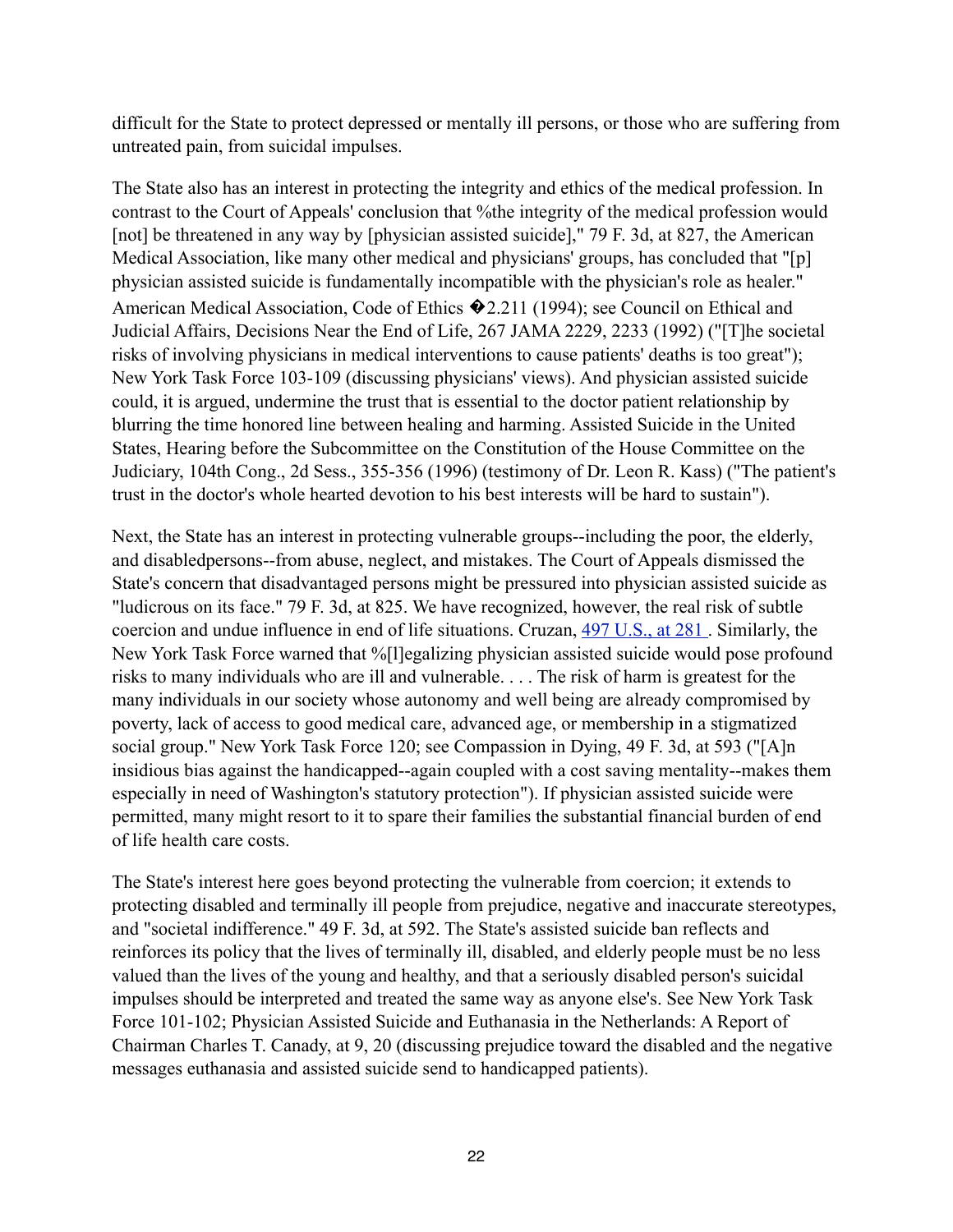Finally, the State may fear that permitting assisted suicide will start it down the path to voluntary and perhaps even involuntary euthanasia. The Court of Appeals struck down Washington's assisted suicide ban only "as applied to competent, terminally ill adults who wish to hasten their deaths by obtaining medication prescribed by their doctors." 79 F. 3d, at 838. Washington insists, however, that the impact of the court's decision will not and cannot be so limited. Brief for Petitioners 44-47. If suicide is protected as a matter of constitutional right, it is argued, "every man and woman in the United States must enjoy it." Compassion in Dying, 49 F. 3d, at 591; see Kevorkian, 447 Mich., at 470, n. 41, 527 N. W. 2d, at 727-728, n. 41. The Court of Appeals' decision, and its expansive reasoning, provide ample support for the State's concerns. The court noted, for example, that the "decision of a duly appointed surrogate decision maker is for all legal purposes the decision of the patient himself," 79 F. 3d, at 832, n. 120; that "in some instances, the patient may be unable to self administer the drugs and . . . administration by the physician . . . may be the only way the patient may be able to receive them," id., at 831; and that not only physicians, but also family members and loved ones, will inevitably participate in assisting suicide. Id., at 838, n. 140. Thus, it turns out that what is couched as a limited right to "physician assisted suicide" is likely, in effect, a much broader license, which could prove extremely difficult to police and contain. [23](http://caselaw.lp.findlaw.com/scripts/getcase.pl?court=US&vol=521&invol=702#f23f2) Washington's ban on assisting suicide prevents such erosion.

This concern is further supported by evidence about the practice of euthanasia in the Netherlands. The Dutch government's own study revealed that in 1990, there were 2,300 cases of voluntary euthanasia (defined as "the deliberate termination of another's life at his request"), 400 cases of assisted suicide, and more than 1,000 cases of euthanasia without an explicit request. In addition to these latter 1,000 cases, the study found an additional 4,941 cases where physicians administered lethal morphine overdoses without the patients' explicit consent. Physician Assisted Suicide and Euthanasia in the Netherlands: A Report of Chairman Charles T. Canady, at 12-13 (citing Dutch study). This study suggests that, despite the existence of various reporting procedures, euthanasia in the Netherlands has not been limited to competent, terminally ill adults who are enduring physical suffering, and that regulation of the practice may not have prevented abuses in cases involving vulnerable persons, including severely disabled neonates and elderly persons suffering from dementia. Id., at 16-21; see generally C. Gomez, Regulating Death: Euthanasia and the Case of the Netherlands (1991); H. Hendin, Seduced By Death: Doctors, Patients, and the Dutch Cure (1997). The New York Task Force, citing the Dutch experience, observed that "assisted suicide and euthanasia are closely linked," New York Task Force 145, and concluded that the "risk of . . . abuse is neither speculative nor distant," id., at 134. Washington, like most other States, reasonably ensures against this risk by banning, rather than regulating, assisting suicide. See United States v. 12 200-ft Reels of Super 8MM Film, [413 U.S. 123, 127](http://caselaw.lp.findlaw.com/cgi-bin/getcase.pl?court=us&vol=413&invol=123#127)  (1973) ("Each step, when taken, appear[s] a reasonable step in relation to that which preceded it, although the aggregate or end result is one that would never have been seriously considered in the first instance").

We need not weigh exactingly the relative strengths of these various interests. They are unquestionably important and legitimate, and Washington's ban on assisted suicide is at least